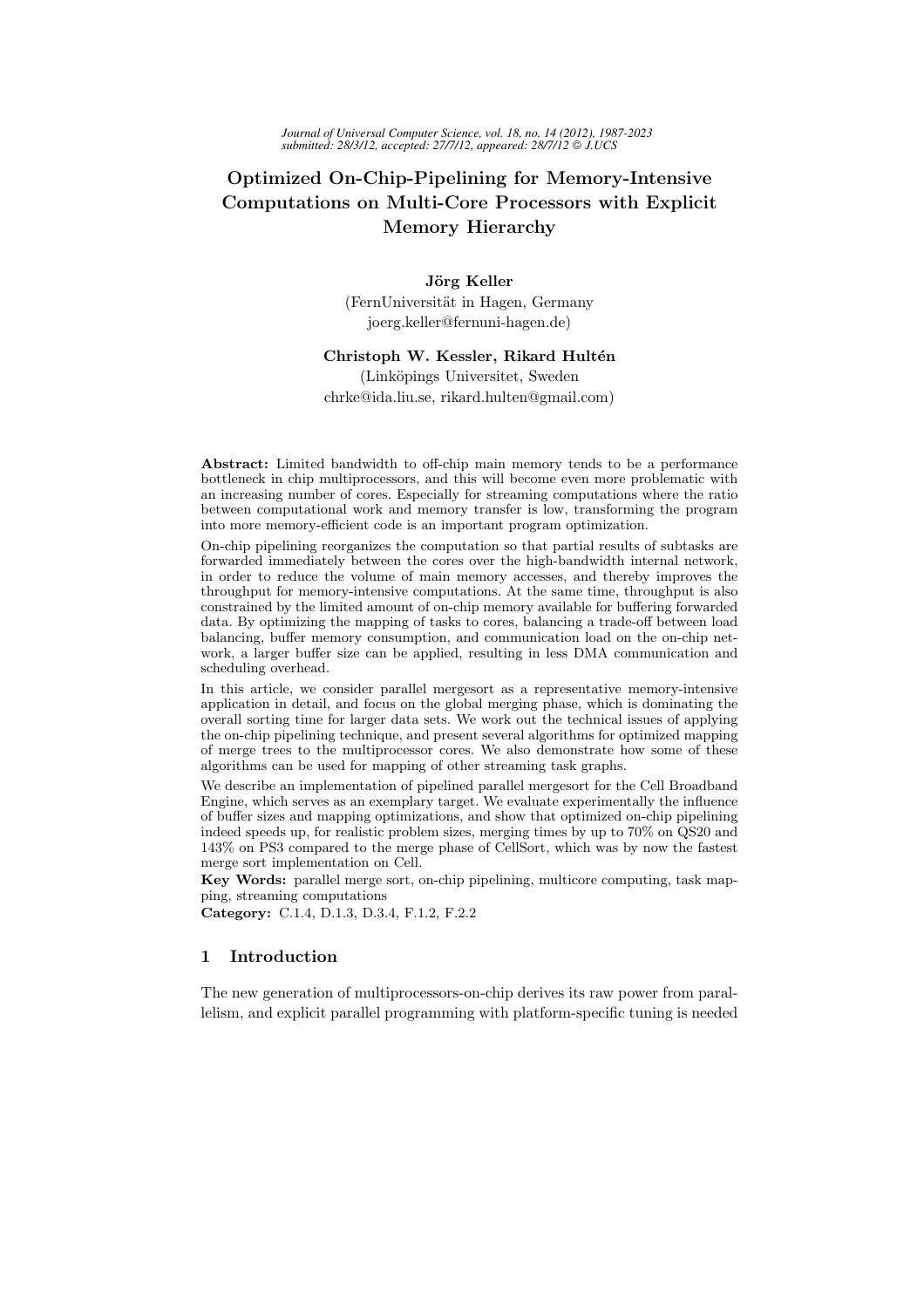to turn this power into performance. Many applications use multiprocessors like a dancehall architecture: on-chip local memories, which are typically small, are used like caches, and all cores load and store data from/to the external (off-chip) main memory. The bandwidth to the external memory is typically much smaller than the aggregate bandwidth to the on-chip interconnection network. This limits performance and prevents scalability for an entire class of memory-bound applications. This problem will become more severe as the core count per chip is expected to increase considerably in the foreseeable future. Hence, scalable parallelization on such architectures should prefer direct communication between the worker cores to reduce communication with off-chip main memory.

In this paper, we consider the important domain of memory-intensive computations. Often, these are streaming computations, an important class of applications in embedded computing with wide-spread use in image and signal processing and in embedded control. We investigate the global merging phase of mergesort on Cell as a challenging case study, for the following reasons:

- The ratio of computation to data movement is low.
- The computational load of tasks varies widely (by a factor of  $2^k$  for a binary merge tree with  $k$  levels).
- The computational load of a merge task is not fixed but varies over time. The value given is an average over a sufficiently large time intervall.
- Memory consumption is not proportional to computational load.
- Communication always occurs between tasks of different computational load.

These factors complicate the mapping of tasks to cores. In total, pipelining a merge tree is more difficult than task graphs of regular problems such as matrix vector multiplication.

The task graph of the global merging phase consists of a tree of merge tasks that should contain, in the lowest layer, at least as many merger tasks as there are cores available. Previous solutions like CellSort, see [GBY07], and AAsort, see [IMKN07], process the tasks of the merge tree layer-wise bottom-up in serial rounds, distributing the tasks of a layer equally over cores (there is no need to have more than one task per core). Each layer of the tree is then processed in a dancehall fashion, where each task operates on (buffered) operand and result arrays residing in off-chip main memory. This organization leads to relatively simple code but puts a high access load on the off-chip-memory interface.

On-chip pipelining reorganizes the overall computation in a pipelined fashion such that intermediate results (i.e., temporary stream packets of sorted elements) are not written back to main memory where they wait for being reloaded in the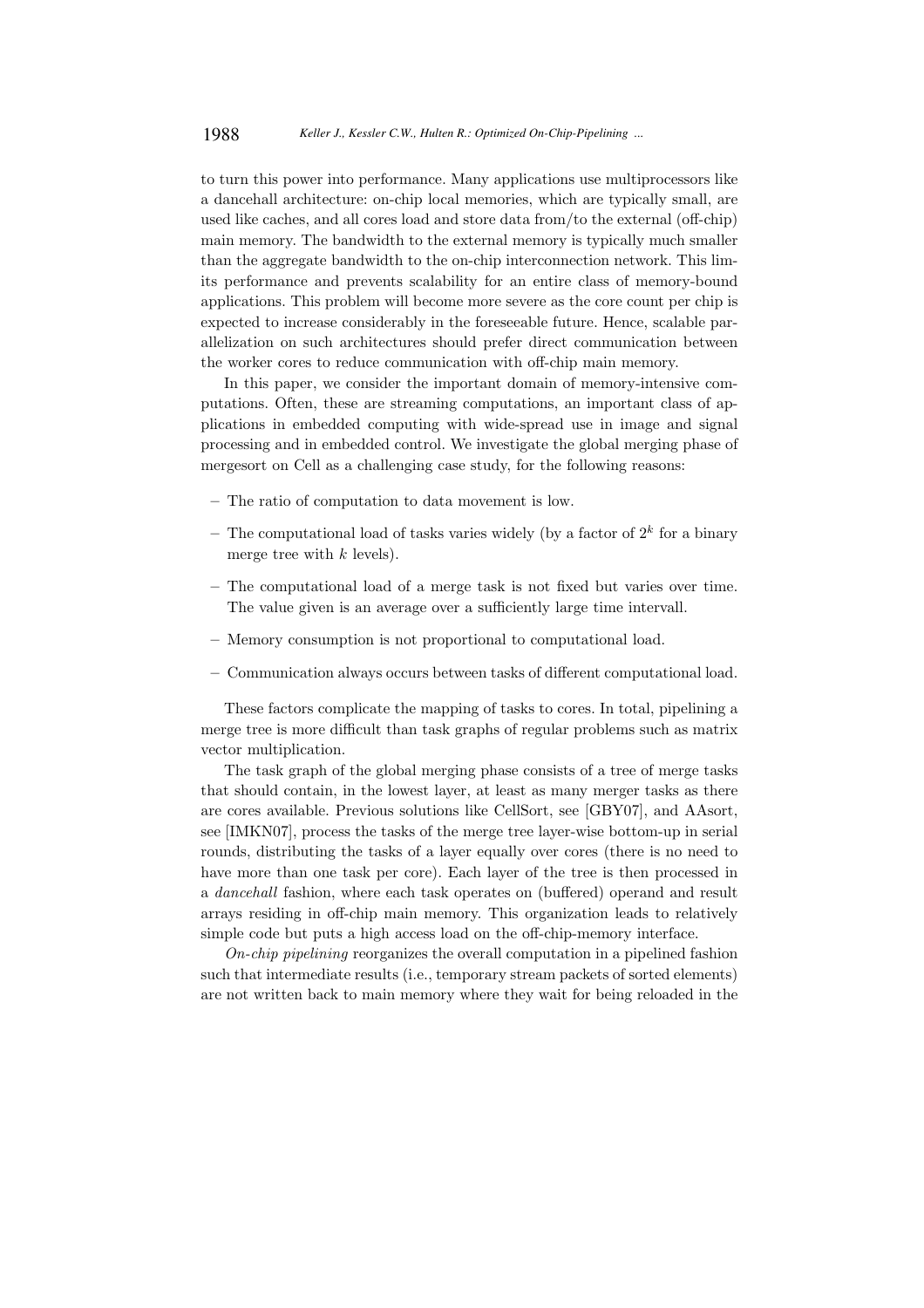next layer processing round, but instead are forwarded immediately to a consuming successor task that possibly runs on a different core. This will of course require some buffering in on-chip memory and on-chip communication of intermediate results where producer and consumer task are mapped to different cores, but multi-buffering is necessary anyway in order to overlap computation with (DMA) communication. It also requires that all merger tasks of the algorithm be active simultaneously; usually there are several tasks mapped to a core, which are dynamically scheduled by a user-level round-robin scheduler as data is available for processing.

However, as we would like to guarantee fast context switching on the cores, the limited size of on-chip memory then puts a limit on the number of buffers and tasks that can be mapped to a core, or correspondingly a limit on the size of data packets that can be buffered, which also affects performance. Moreover, the total volume of intermediate data forwarded on-chip should be low and, in particular, must not exceed the capacity of the on-chip interconnection network. Hence, we obtain a constrained optimization problem for mapping the tasks of streaming computations to the cores of the multiprocessor such that the resulting throughput is maximized.

In the following, we will describe optimal and approximative mapping algorithms for optimized on-chip pipelining of merge trees. Theoretically, the required memory bandwidth can be reduced by a factor proportional to the height of the merge tree. But an implementation on the real processor introduces overhead related to dynamic scheduling, buffer management, synchronization and communication delays. We also demonstrate how the optimal mapping algorithms can be used for other streaming applications, and how larger core counts can be handled.

As our exemplary target architecture we use the Cell Broadband Engine, see [CRDI07], with a PowerPC core and 8 parallel worker cores called SPEs, each with a small on-chip local memory (256 KB for both code and data), interconnected by a ring network called the Element Interconnect Bus (EIB). While we present our results for Cell, the techniques seem applicable to upcoming multicore processors as well, as the techniques are not specific for Cell. For example, we do not make any assumptions about the structure of the on-chip interconnection network. Furthermore, newer multicore processors face similar problems. For example, Intel just introduced the prototype of a 48-core multiprocessor, the SCC, see  $[Cor10]$   $[HDV^+11]$ , with four on-chip memory controllers to serve 48 cores, and limited local memory in the form of so-called message passing buffers (MPB). Also, Tilera processors (www.tilera.com) have a somewhat similar structure.

We detail an implementation of pipelined mergesort for Cell that actually achieves notable speedup of up to 70% on a QS20 and up to 143% on a PS3 over the best previous implementation. Also, the results support the hypothesis that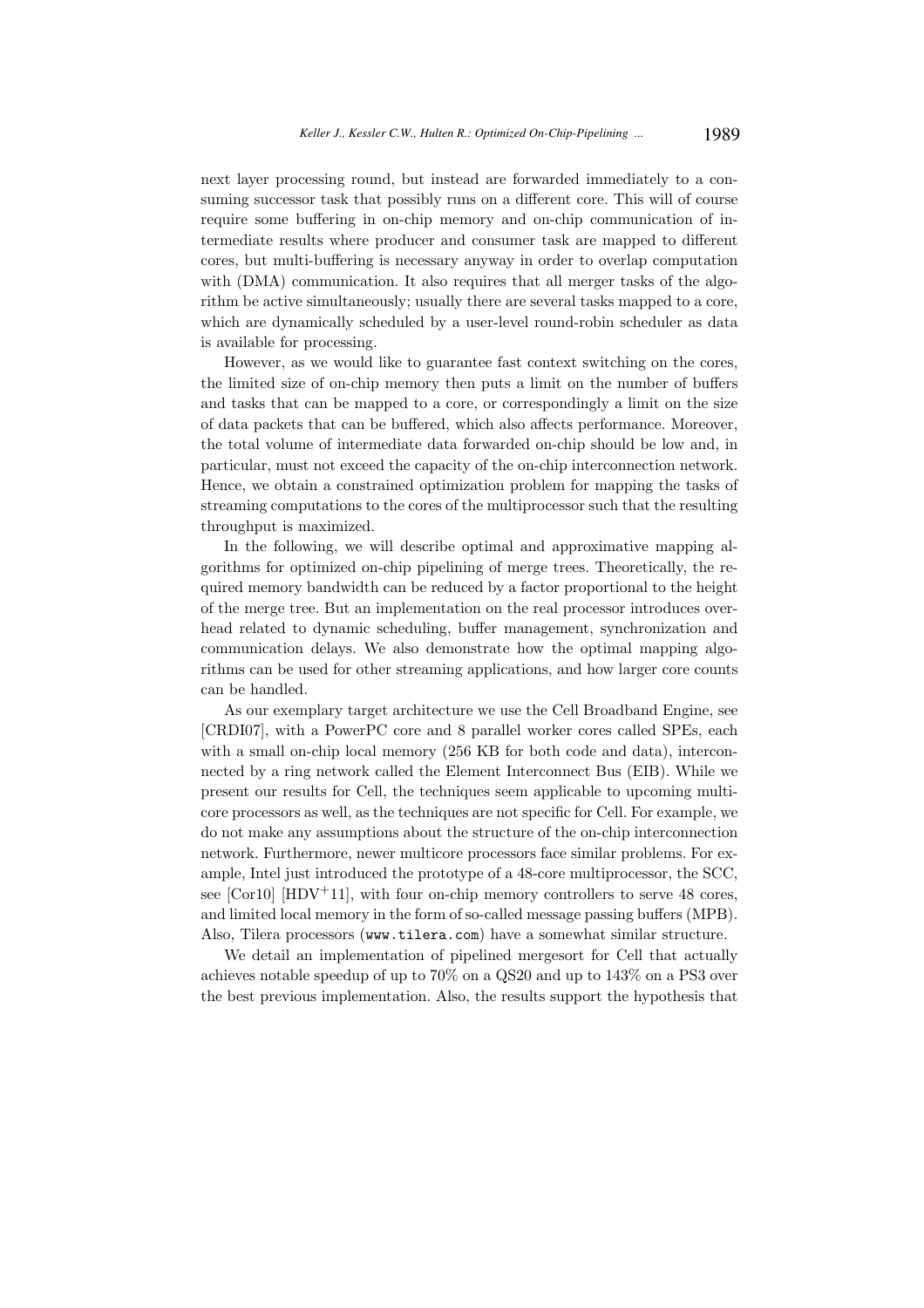on-chip pipelining as an algorithmic engineering option is worthwhile in general because simpler applications might profit even more.

The remainder of this article is organized as follows. Section 2 develops the on-chip pipelined merging algorithm. Section 3 presents several algorithms to compute optimal and approximative mappings of merge trees to the Cell SPEs. Section 4 gives a short overview of the Cell processor, as far as needed for this article, and presents technical details of the implementation. Section 5 reports on the experimental results. Further details are available in [Hul10]. Section 6 reviews related work. Section 7 concludes and identifies issues for future work.

# 2 On-chip pipelined mergesort

Parallel sorting is needed on every modern platform and hence heavily investigated. Several sorting algorithms have been adapted and implemented on Cell BE, which we will use as our exemplary target architecture. The highest performance is achieved by Cellsort, see [GBY07], and AAsort, see [IMKN07]. Both sort data sets that fit into off-chip main memory but not into local memories. Both implementations have similarities.

They work in two phases to sort a data set of size  $N$  with local memories of size  $N'$ . In the first phase, blocks of data of size  $pN'$  that fit into the combined local memories of  $p$  cores are sorted. In the second phase, those sorted blocks of data are combined to a fully sorted data set. We concentrate on the second phase as the majority of memory accesses occurs there and as it accounts for the largest share of sorting time for larger input sizes (over 70% for inputs beyond 128 MBytes).

In CellSort, see [GBY07], this phase is realized by a bitonic sort because this avoids data dependent control flow and thus fully exploits the SPE's SIMD architecture. Yet,  $O(N \log^2 N)$  memory accesses are needed. With 16 SPEs, the second phase takes 565 ms for 32M integers (128 MByte). When scaling from 2 to 16 SPEs, the speedup gained is only 3.91 for 0.5GByte of data, see [GBY07, Fig. 16].

In AAsort, see [IMKN07], mergesort with 4-to-1-mergers is used in the second phase. The data flow graph of the merge procedures thus forms a fully balanced merge quadtree. The nodes of the tree are executed on the cores layer by layer, starting with the leaf nodes. As each merge procedure on each core reads from main memory and writes to main memory, all N words are read from and written to main memory in each merge round, resulting in  $N \log_4(N/(8N'))$  =  $O(N \log_4 N)$  data being read from and written to main memory. With 16 SPEs, the second phase takes about 150 ms for 16M key-value pairs, consisting of two integers (128 MByte). When scaling from 1 to 16 SPEs, the speedup gained is about 12, see [IMKN07, Fig. 13].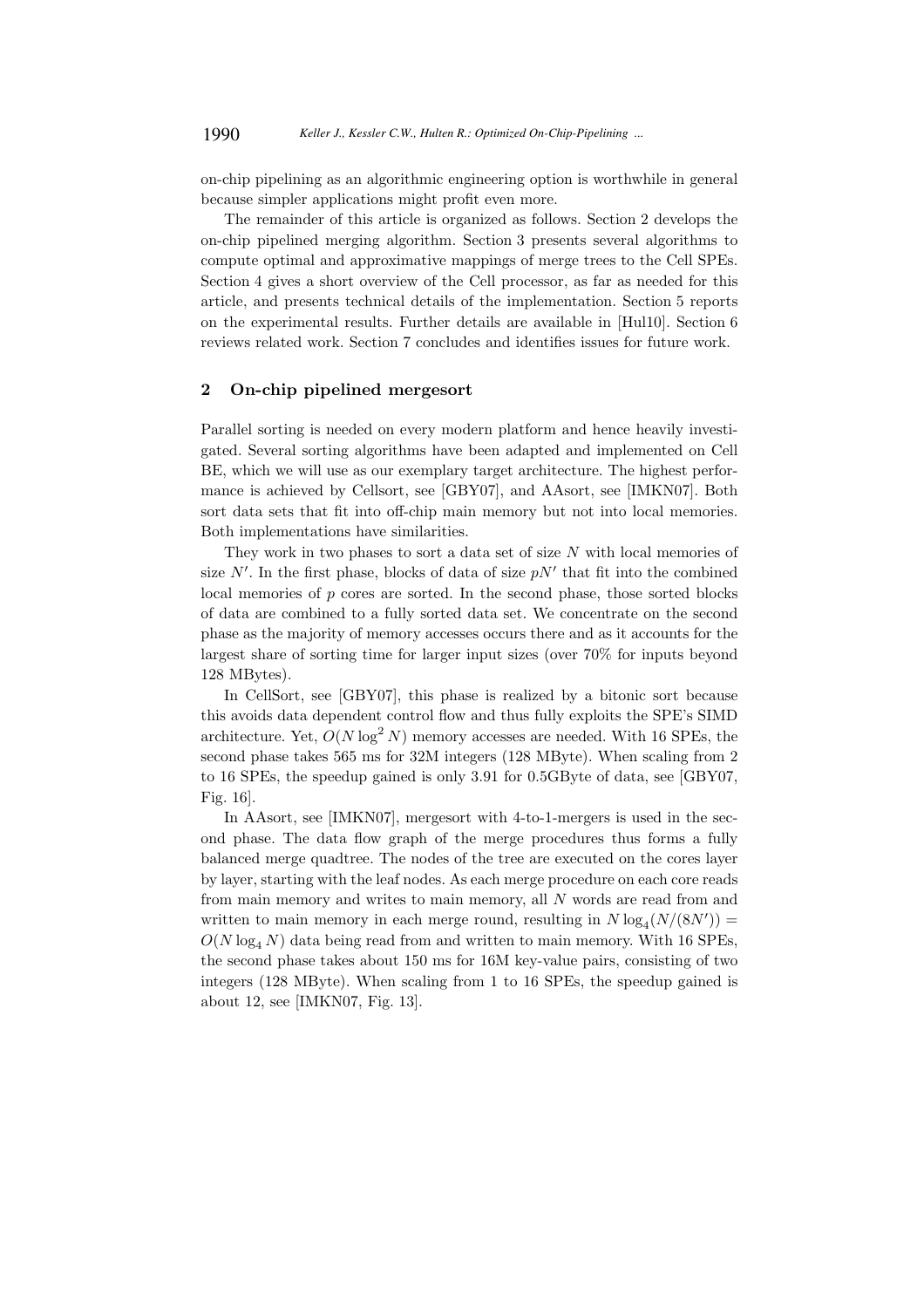In [SB09], a global merge is performed as part of indexing on a Cell processor. There, each SPE implements a multiway merge so that a large number of blocks can be reduced in two stages to 8 blocks. The multiway merges are realized via tournament trees. The remaining 8 blocks are merged by a parallel merge implemented on 8 SPEs, where the blocks are split with the help of histogram information so that SPE  $i$  merges the  $i$ -th parts all blocks, and the resulting blocks can be concatenated. The authors attribute the speed of the global merge largely to the fact that in indexing, successive entries in blocks often contain identical values, so that the winner of the next tournament can be announced immediately. In general however, this will not be true in sorting. The throughput obtained in the global merging phase is 236 Mbyte/s (cf. Table 1 in [SB09]) for 128 bit tokens, i.e. for 128 MByte of data the merge would take about 540 ms.

Note that sorting fewer items of larger size, with constant size of the data set, typically reduces sorting time.

In order to decrease the bandwidth requirements to off-chip main memory and thus increase speedup, we use on-chip pipelining. This means that all merge nodes of all tree levels<sup>1</sup> are active from the beginning, and that results produced by a merge node are forwarded in packets to the consuming merge node directly without usage of main memory as intermediate store. Thus, when each merge node realizes a  $b$ -to-1 merge, and those nodes form a  $k$ -level complete  $b$ -ary tree, then  $b^k$  blocks from main memory are merged into one large block written back to main memory. To achieve this with AAsort, where 4-to-1 mergers read from and write to main memory, the amount of data to be transferred to and from main memory would be  $k \cdot \log_4(b)$  times higher.

The decision to forward merged data streams in packets enables follow-up merge tasks to start work before predecessor mergers have handled their input streams completely, thus keeping as many merge tasks busy as possible, and allowing pipeline depths independent of the lengths of data streams. Note that already the mergers in the AAsort algorithm, see [IMKN07], must work with buffering and packets.

The requirement to keep all tasks busy is complicated by the fact that the processing of data streams is not completely uniform over all tasks but depends on the data values in the streams. A merger node may consume only data from one input stream for some time, if those data values are much smaller than the data values in the other input streams. Hence, if all input buffers for those streams are filled, and the output buffers of the respective predecessor merge tasks are filled as well, those merge tasks will be stalled. Moreover, after some time the throughput of the merger node under consideration will be reduced to the output rate of the predecessor merger producing the input stream with small

We assume here that the complete tree can be mapped. For a detailed discussion see Subsect. 3.3.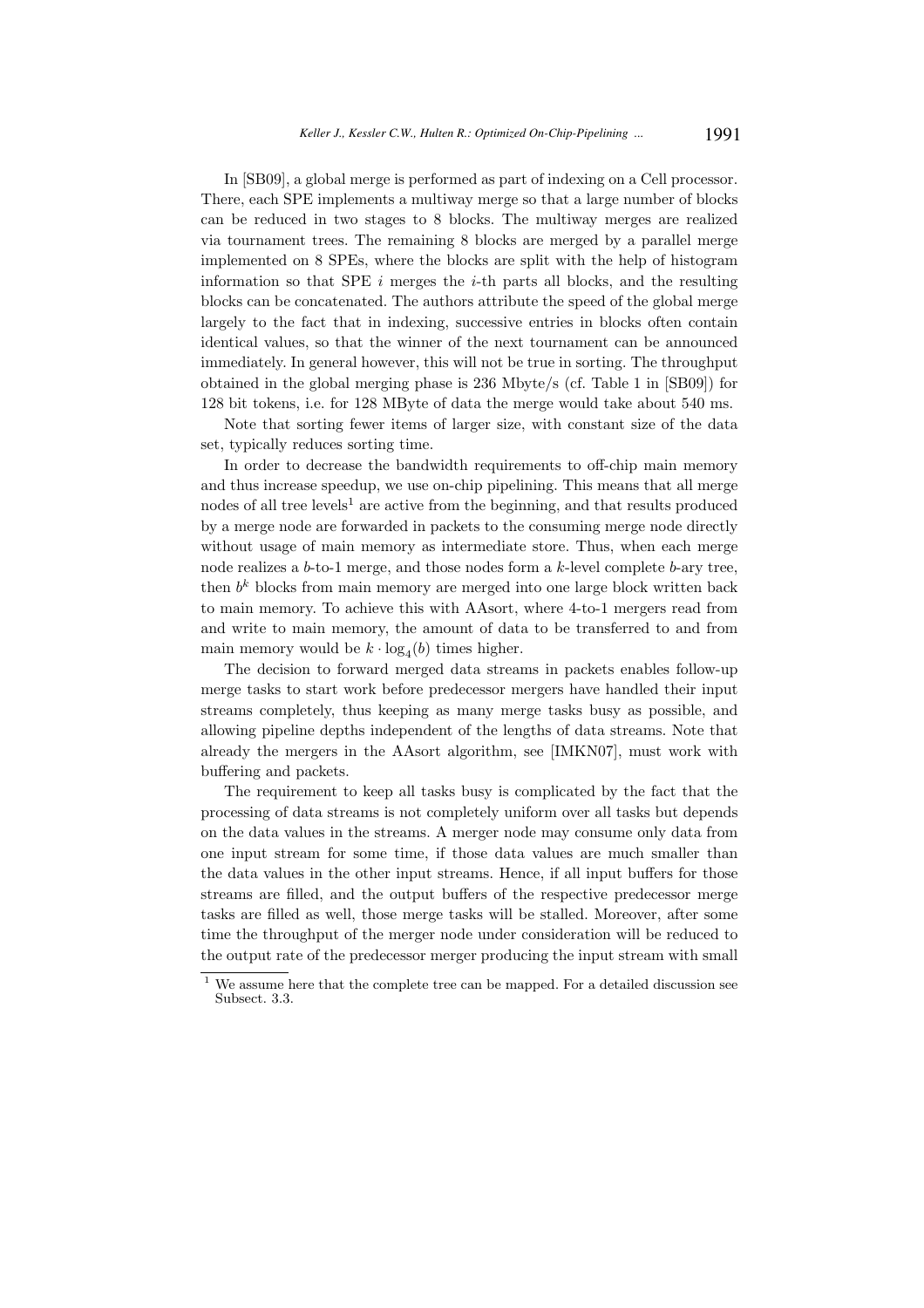data values, so that follow-up mergers might also be stalled as a consequence. Larger buffers might alleviate this problem, but are not possible if too many tasks are mapped to one core.

Finally, the merger nodes should be distributed over the cores such that two merger nodes that communicate data should be placed onto the same core whenever possible, to reduce communication load on the on-chip interconnection network. As a secondary goal, if they cannot be placed onto the same core, they might be placed such that different parts of the on-chip interconnection network might be used in parallel. However, we do not consider this in the research presented here.

# 3 Algorithms for Mapping Merge Trees to Multiple Cores

In this section we present several optimal and approximative algorithms that compute mappings with such properties. We begin by formalizing the problem in Section 3.1 and derive lower bounds for the optimization goals in Section 3.2. The height of the merge trees that we consider for on-chip pipelined merging is a tuning parameter of our mapping algorithms. For simplicity of computational load balancing, it could be chosen to match the number of cores used, which is also done in our implementation. In the remainder of this work we focus on this standard case; Section 3.3 discusses in general how we could adapt the mapping techniques to also cover the other cases if needed. Section 3.4 presents an integer linear programming (ILP) model for computing Pareto-optimal mappings, which can, in practice, yield optimal solutions for merge trees of height up to 7. We have chosen ILP over evolutionary approaches because the latter in general do not guarantee to reach an optimum, and also often do not provide advantages in optimization time. For mapping larger trees, we present a divide-and-conquer based approximation algorithm in Section 3.5 and an iterative approximation algorithm in Section 3.6.

### 3.1 Definitions

We model the target processor as a set  $P = \{P_1, \ldots, P_p\}$  of p worker cores connected by an on-chip interconnection network, see Figure 1. The exact type of interconnection (such as multiple ring networks in the case of the Cell processor) is not considered here, as on application level each task can communicate with each other, no matter where they are placed. Thus, in our model, the cores can be considered completely interconnected.

The application is modelled by a k-level balanced b-ary tree  $T = (V, E)$ directed towards its root, to be mapped onto the cores. Data flows in the tree from the leaves towards the root, input being fed in at the leaves and output leaving the tree root. Each node (task)  $v$  in the tree processes  $b$  designated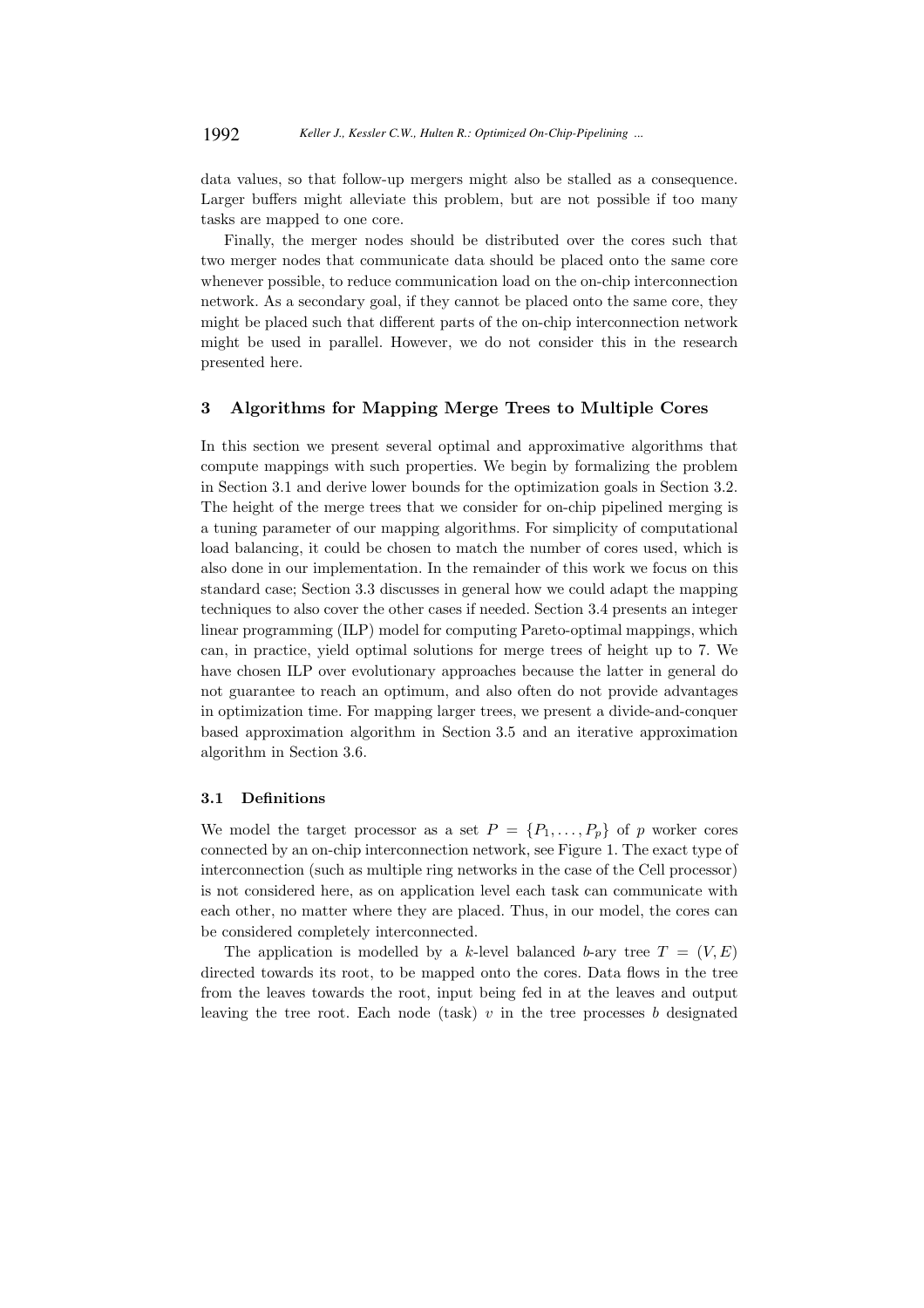

Figure 1: Model of a multi-core processor with explicitly accessible on-chip local memory for each core.

incoming data streams and combines them into one outgoing data stream of rate  $0 < \tau(v) \leq 1$ . Hence, the incoming data streams on average will have rate  $\tau(v)/b$ , if we assume finite buffering within nodes.

The computational load  $\gamma(v)$  that a node v places on the core it is mapped to is proportional to its output rate  $\tau(v)$ , hence  $\gamma(v) = \tau(v)$ . The tree root r has a normalized output rate of  $\tau(r) = 1$ . Thus, each node v on level i of the tree, where  $0 \leq i \leq k-1$ , has  $\tau(v) = b^{-i}$  on average. The computational load and output rate may also be interpreted as node and edge weights, respectively. For  $T_l(v)$  being the *l*-level sub-tree rooted in v, we extend the definitions to  $\tau(T_l(v)) = \tau(v)$  and  $\gamma(T_l(v)) = \sum_{u \in T_l(v)} \gamma(u)$ . Note that  $\gamma(T_l(v)) = l \cdot \gamma(v)$ , because the accumulated rates of siblings equal the rate of the parent. For nodes  $u$  and  $v$  not in a common sub-tree,  $\tau({u, v}) = \tau(u) + \tau(v)$  and  $\gamma({u, v}) = \gamma(u) + \gamma(v)$ . In particular, the computational load and output rate of any tree level equals 1.

The memory load  $\beta(v)$  that a node v will place on the processor it is mapped to may be assumed to be a constant value  $c = 1$  in a simplified setting, assuming the node needs a fixed amount for buffering transferred data and for the internal data structures it uses for processing the data. Yet, in order to optimize performance, buffer sizes and data structures may be task-specific, so that the memory load varies from node to node. In particular, the buffer requirements depend on the mapping itself, as inter-core data transfers require extra buffer space compared to intra-core transfers. Hence, we distinguish between two memory load models: The *simplified memory load model* that charges a fixed memory load  $c$ per node, and the mapping-sensitive memory load model that follows the actual implementation more closely but leads to more complex optimization problem instances.

We construct a mapping  $\mu: V \to P$  of tree nodes to cores. As we consider the cores as symmetric and do not take their interconnection network into account, we can also view  $\mu$  as a partitioning of the tree nodes into  $p$  partitions named  $P_1$  to  $P_p$ .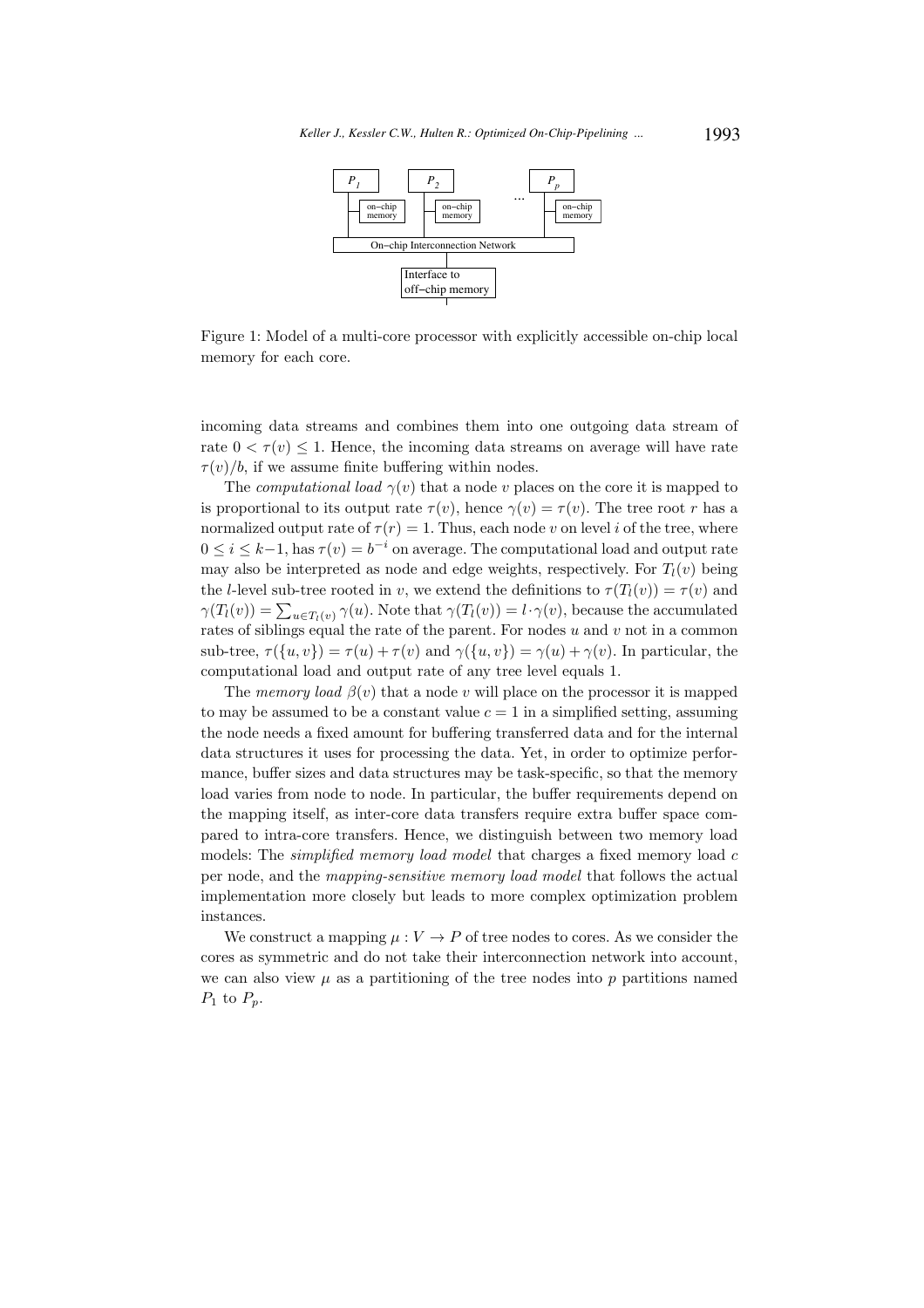Under this mapping  $\mu$ , a core  $P_i$  has *computational load*<sup>2</sup>

$$
C_{\mu}(P_i) = \sum_{v \in \mu^{-1}(P_i)} \gamma(v),
$$

i.e. the sum of the load of all nodes mapped to it, and it has memory load

$$
M_{\mu}(P_i) = \sum_{v \in \mu^{-1}(P_i)} \beta(v)
$$

which is  $c \cdot |\mu^{-1}(P_i)|$  in the simplified setting.

The mapping  $\mu$  shall have the following properties:

- 1. The maximum computational load  $C^*_{\mu} = \max_{P_i \in P} C_{\mu}(P_i)$  among the cores shall be minimized. This requirement is obvious, because the lower the maximum computational load, the more evenly the load is distributed over the cores. With a completely balanced load,  $C^*_{\mu}$  will be minimized.
- 2. The maximum memory load  $M^*_{\mu} = \max_{P_i \in P} M_{\mu}(P_i)$  among the cores shall be minimized. The maximum memory load is roughly proportional to the number of the buffers. As the amount of memory per processor is fixed, the maximum memory load determines the buffer size on this processor. If the buffers are too small, communication performance will suffer.
- 3. The communication load  $L_{\mu} = \sum_{(u,v)\in E, \mu(u)\neq \mu(v)} \tau(u)$ , i.e. the sum of the edge weights between cores, shall be low. Note that so far we do not take into account the length of the communication links on the on-chip interconnection network.
- 4. As often as possible, sibling nodes (nodes  $u$  and  $v$  with a common successor w, i.e. where  $(u, w) \in E$  and  $(v, w) \in E$ ) should be mapped to the same processor.

As explained at the end of Sect. 2, a merger should deliver merged data buffers at an actual output rate that does not significantly fall short of the average output rate. A drop in the output rate may be caused by phases of unequal distribution of data in the input sequences, such that a merger processes mainly input data coming from one subtree only, which effectively stalls the other subtree(s). If sibling merger nodes are mapped to the same processor, a stall of one sibling node leaves a larger share of processor time to the busier sibling(s). Thus, a more balanced overall output rate of the siblings can be maintained.

<sup>&</sup>lt;sup>2</sup> The computational load depends on  $\tau$  and is thus averaged over time.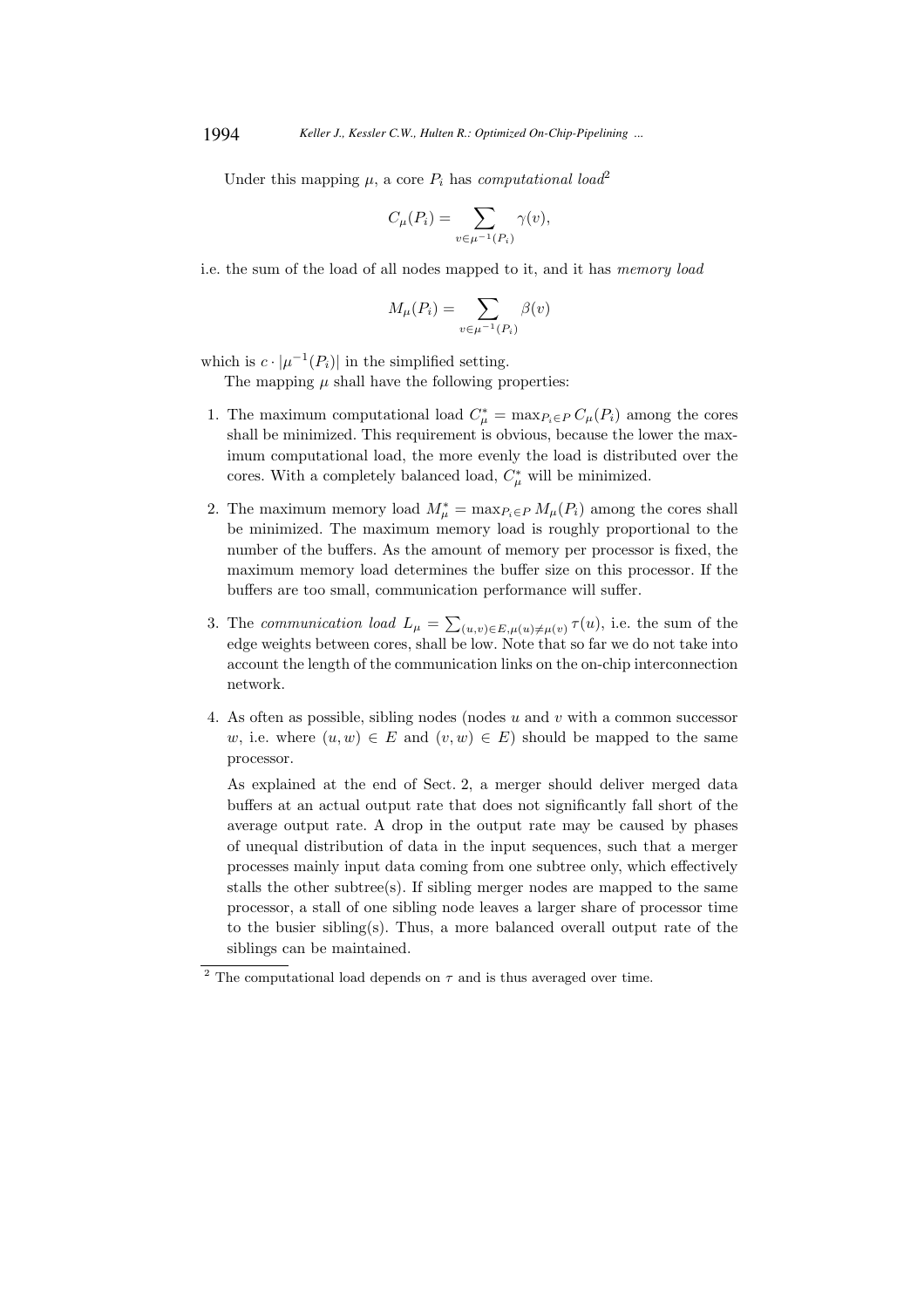While graph partitioning also tries to balance the computational load and the memory load, it does not care for memory load and placement of siblings. Furthermore, the algorithms to construct mappings presented in the sequel provide some guarantees on the results achieved, while graph partitioning algorithms are heuristics without guarantees.

# 3.2 Lower bounds

First, we provide lower bounds on computational load and memory load:

**Lemma 1 Lower bounds.** In any mapping  $\mu$  the maximum computational load is at least  $k/p$ , and the maximum memory load is at least  $\lceil c \cdot (b^k-1) / ((b 1)p$ , under the simplifying assumption that each merge node contributes a fixed memory load  $c > 0$ . If  $p = k$ , the maximum memory load is at least  $\lceil c \cdot (b^k$  $b)/((b-1)(k-1))$ .

Consider the straightforward mapping  $\mu_0$  where  $k = p$  and where all nodes of level *i* are mapped onto processor  $P_i$ . Obviously, each processor has computational load 1, so that the maximum computational load meets the lower bound. As a further plus, siblings are always mapped to the same processor. However, the communication load is maximized as child and parent are always mapped to different cores. Also, assuming a fixed memory load per node of  $c = 1$ , the maximum memory load is reached on processor  $P_p$  with  $b^{k-1}$  nodes of level  $k-1$ mapped to that processor. Hence  $M_{\mu_0}^* = c \cdot b^{k-1}$  and thus a factor of about  $k/2 \leq k(b-1)/b \leq k$  away from the lower bound of Lemma 1. This last restriction is serious because of the inverse relationship between buffer count and packet size, i.e. communication performance.

# 3.3 Tree size and processor count

The computational load of a k-level tree is  $k \cdot \gamma(r) = k$  if the root r has computational load 1, i.e. if the root task gets a core for itself. Then, for  $p = k$  each processor will receive computational load 1 in the balanced case. However, in the sorting application,  $k$  is defined by the size of the data set, and independently of p. Therefore, we also consider  $k > p$  and  $k < p$ .

If  $k > p$ , then we may split the tree into subtrees with  $k' \leq p$  levels each, and process those subtrees one by one. Each subtree then can be mapped by one of the other two cases.

If  $k < p$ , then we map the tree onto  $p' = k$  pseudo-cores, and implement each pseudo-core with  $p/k$  cores by evenly distributing the nodes assigned to that pseudo-core. If fewer than  $p/k$  nodes are mapped to a core (e.g. if the root is mapped separately), then we use a technique already known (see e.g.  $[\text{JáJ92}]$ )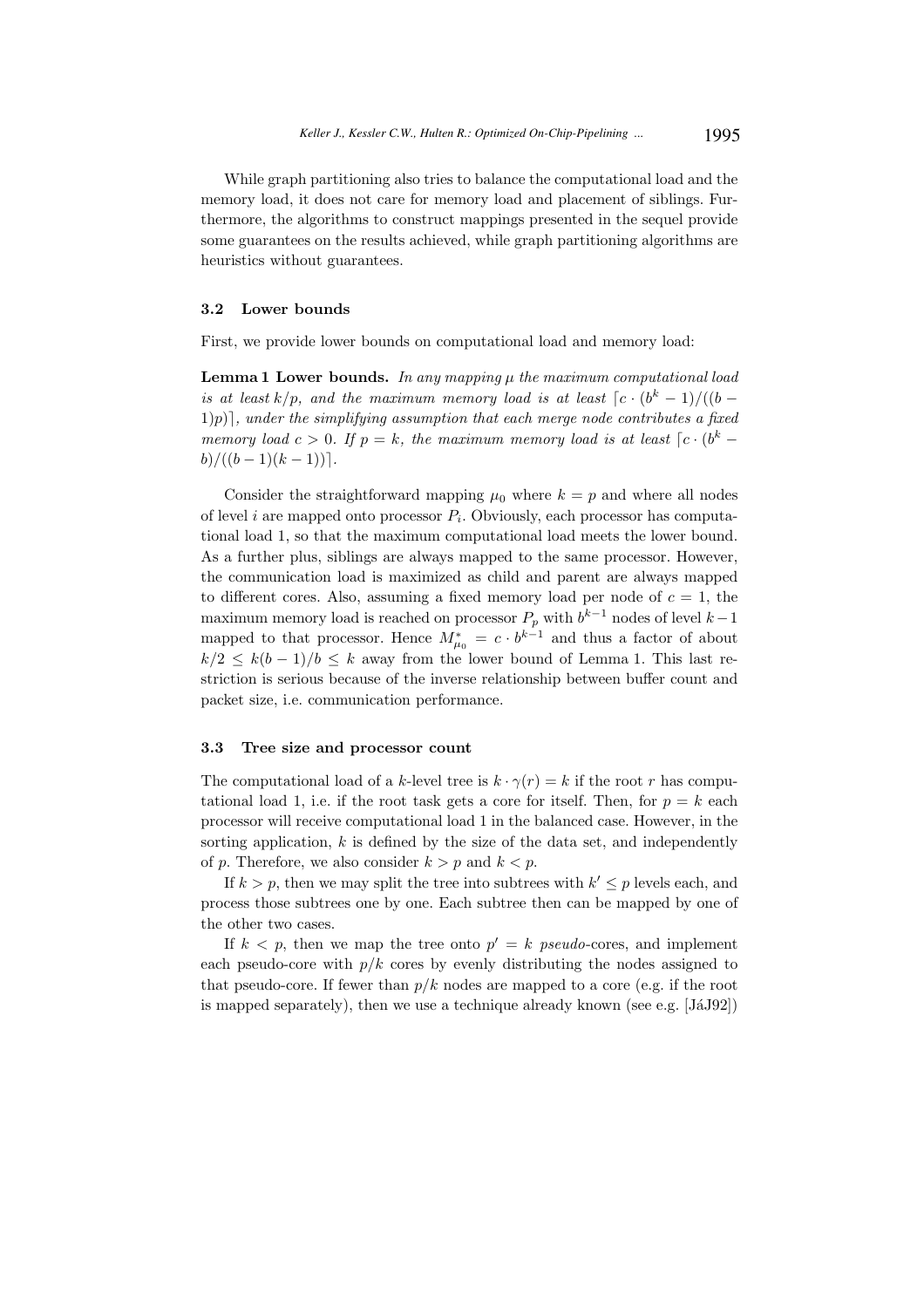and mentioned in [IMKN07]: we partition the very large data blocks and perform merges on the partitions in parallel.

Mappings for the case  $k = p$  will be treated in detail in the following subsections. However, for larger chip-multiprocessors, e.g. with  $p \geq 30$ , even the case  $k = p$  might lead to problems because the tree gets very large (more than  $10^9$ ) nodes for  $k = p = 30$  and  $b = 2$ , i.e. more than  $10^7$  nodes per core). If this happens, we split the tree into subtrees with  $k' \ll k$  levels each, where  $k'$  is chosen such that the size of the subtrees is small enough to be mapped. Each of those subtrees is then mapped as in the case  $k < p$ , and the subtrees are processed one by one as in the case  $k > p$ .

### 3.4 Pareto-optimal mapping by integer linear programming

In the following, we number the tree nodes in breadth-first order, i.e. the root gets index 1, its children 2, 3 etc., and generally, the ith child of an inner node v gets index  $b \cdot (v-1) + i + 1$ , for  $i = 1, 2, ..., b$ . Let  $V = \{1, ..., (b^k - 1)/(b-1)\}$ denote the set of tree nodes,  $V_{inner} = \{1, ..., (b^{k-1} - 1)/(b - 1)\}\)$  the set of inner nodes, and  $P = \{1, ..., p\}$  the set of available cores, where  $p = k$ .

Our integer linear programming (ILP) formulation (see Figure 2 for an overview) uses three arrays of  $O(b^k \cdot p)$  boolean variables, x, y and z. The actual solution, i.e. the mapping of nodes to cores, will be given by  $x$ :

 $x_{v,q} = 1$  iff tree node v is mapped on core q.

In order to determine internal edges (where both source and target node are mapped to the same core) and siblings on the same core, we need to introduce auxiliary variables  $z$  and  $y$ :

 $z_{u,q} = 1$  iff non-root node  $u > 1$  and its parent are mapped to core q.

 $y_{u,q} = 1$  iff all children  $b(u-1) + 2, \ldots, b \cdot u+1$  of inner node u are mapped to core q.

Also, we use an integer variable  $maxMemoryLoad$  that will indicate the maximum memory load assigned to any core in  $P$ , a real-valued variable *commLoad* that will indicate the amount of communication over the on-chip network, and integer variable  $nSiblingSOnDiffCores$  that will indicate the total number of inner nodes whose children are not all mapped to the same core.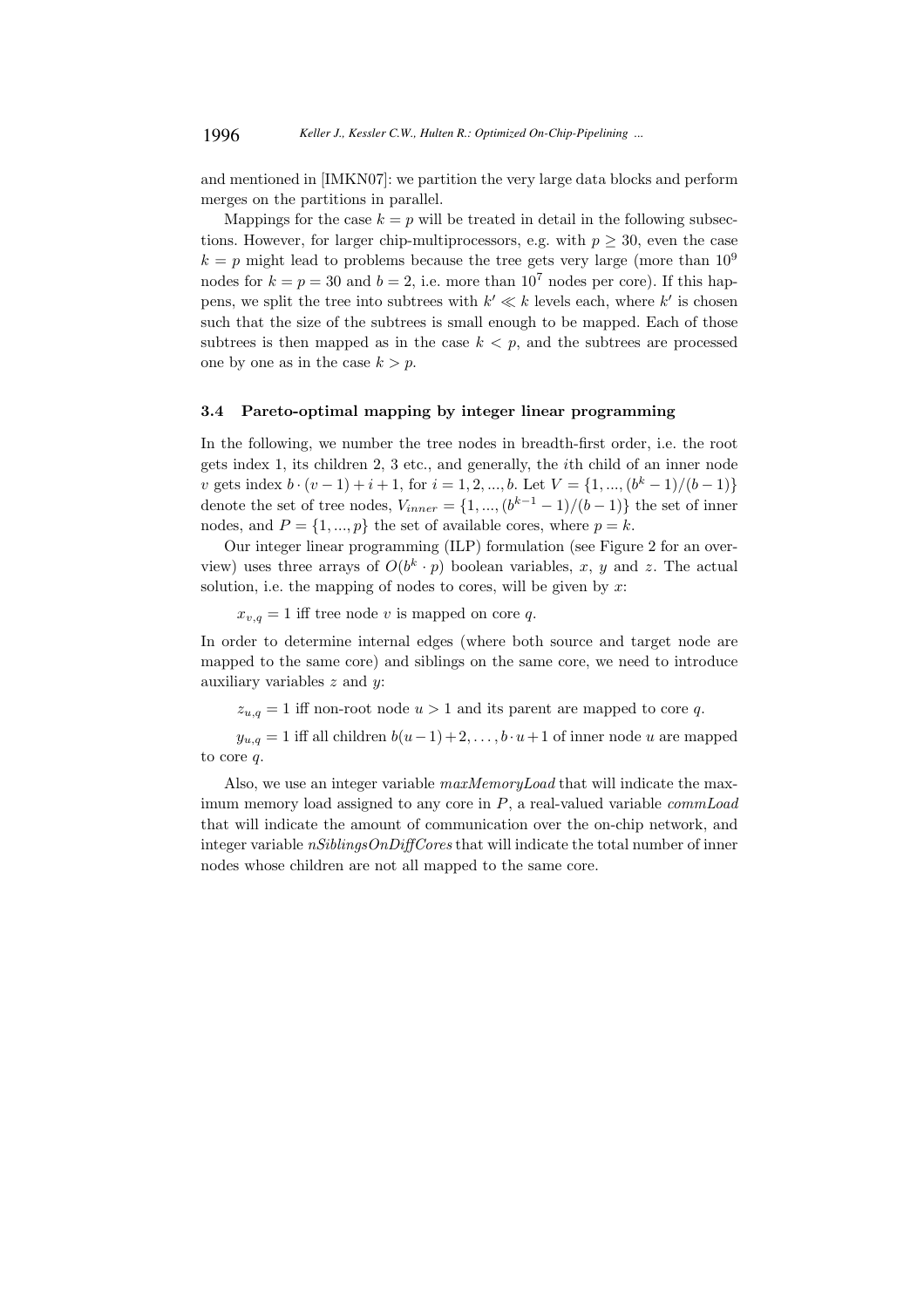# Given:

b-ary k-level merger tree with nodes  $V = \{1, 2, ..., (b^k - 1)/(b - 1)\}\)$  to be mapped to k cores. Moreover, tuning weights  $\epsilon_M \geq 0$ ,  $\epsilon_C > 0$ ,  $\epsilon_S > 0$ .

# Binary variables:

 $x_{v,q} = 1$  iff node v mapped to core q.  $z_{u,q} = 1$  iff node  $u > 1$  and its parent are mapped to core q.  $y_{u,q} = 1$  iff all children  $b(u-1) + 2, \ldots, b \cdot u + 1$  of node u mapped to core q.

#### Other variables:

 $maxMemoryLoad \geq 0$ ,  $nSibling SOnDiffCores \geq 0$  (integer);  $commLoad \geq 0$  (real).

# Objective function:

Minimize  $\epsilon_M$  ·maxMemoryLoad +  $\epsilon_C$  ·commLoad +  $\epsilon_S$  ·nSiblingsOnDiffCores (1)

#### Constraints:

$$
\forall v \in V: \quad \sum_{q \in P} x_{v,q} = 1 \qquad \qquad \forall q \in P: \quad \sum_{v \in V} x_{v,q} \cdot \gamma(v) \leq \gamma(r) = 1 \quad (2)
$$

$$
\forall v \in V_{inner}, \ q \in P, \ i \in \{1, ..., b\} : z_{b(v-1)+i+1,q} \le x_{v,q}
$$
 (3)

$$
\forall v \in V_{inner}, q \in P, i \in \{1, ..., b\} : z_{b(v-1)+i+1,q} \leq x_{b(v-1)+i+1,q} \tag{4}
$$

$$
commLoad = \sum_{v \in V - \{1\}} \tau(v) - \sum_{v \in V_{inner}} \sum_{q \in P} \left( \sum_{1 \le i \le b} z_{b(v-1)+i+1,q} \right) \cdot \tau(bv) \tag{5}
$$

$$
\forall v \in V_{inner}, \ q \in P, \ i \in \{1, ..., b\} : \qquad y_{v,q} \le x_{b(v-1)+i+1,q} \tag{6}
$$

$$
nSibling \text{S}OnDiff \text{Cores} = \sum_{v \in V_{inner}} \sum_{q \in P} (1 - y_{v,q}) \tag{7}
$$

For the simplified memory load model:

$$
\forall q \in P: \quad \sum_{v \in V} x_{v,q} \leq \text{maxMemoryLoad} \tag{8}
$$

For the mapping-sensitive memory load model:

$$
\forall q \in P: \quad \sum_{v \in V} 2x_{v,q} + \sum_{v \in V} (1 - z_{v,q}) \leq \text{maxMemoryLoad} \tag{9}
$$

Figure 2: Summary of the ILP model as described in Section 3.4.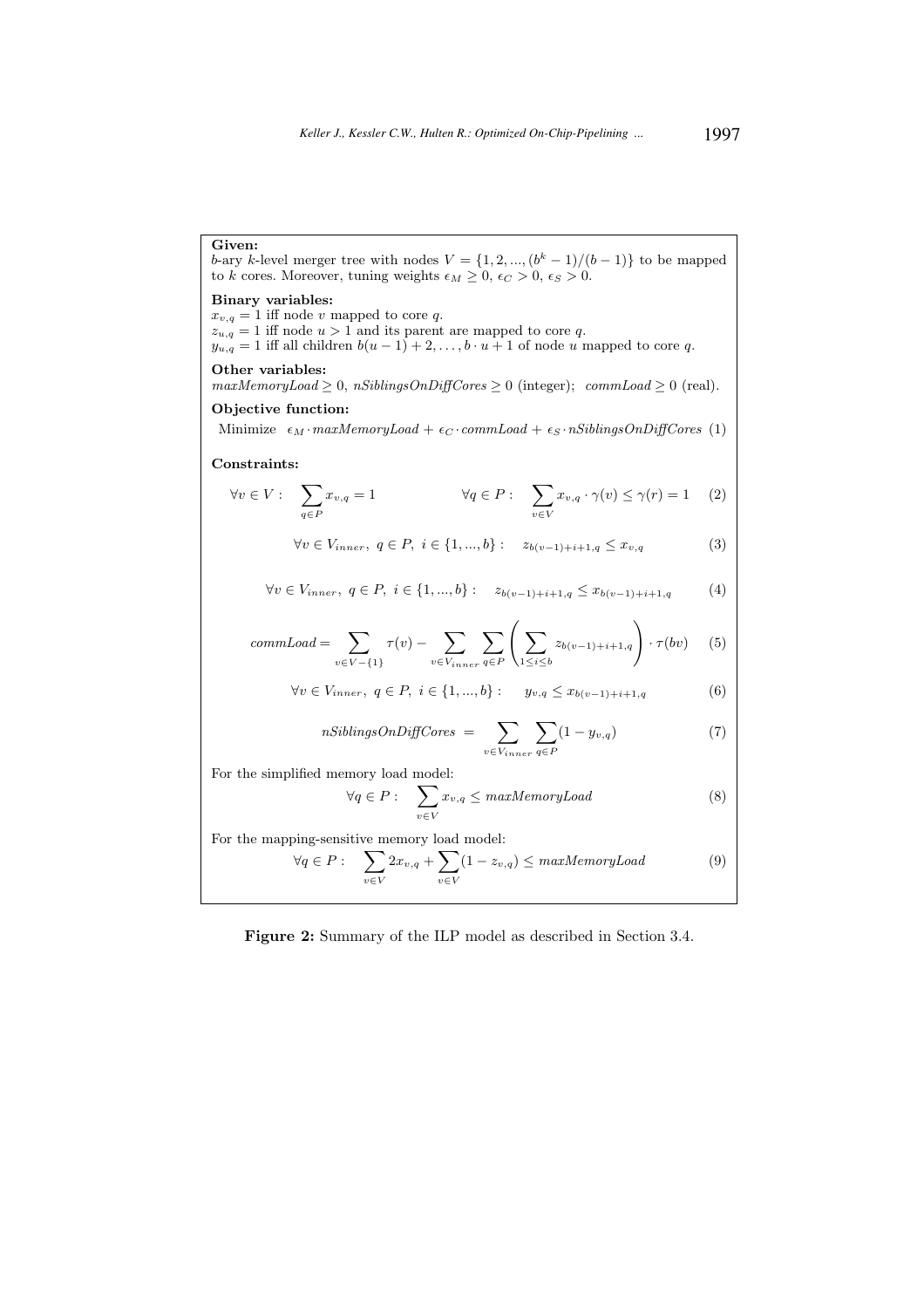The following constraints must hold:

Each node must be mapped to exactly one core, and each core can be filled up to  $100\%$  with work<sup>3</sup>:<sup>4</sup>

$$
\forall v \in V: \quad \sum_{q \in P} x_{v,q} = 1 \qquad \qquad \forall q \in P: \quad \sum_{v \in V} x_{v,q} \cdot \gamma(v) \leq \gamma(r) = 1
$$

The memory load should be balanced. When we use the simplifying assumption of constant memory load  $c = 1$  per node, we request:

$$
\forall q \in P: \quad \sum_{v \in V} x_{v,q} \leq \text{maxMemoryLoad}
$$

In the mapping-sensitive memory load model, we request instead:

$$
\forall q \in P: \quad \sum_{v \in V} 2x_{v,q} + \sum_{v \in V} (1 - z_{v,q}) \leq \text{maxMemoryLoad}
$$

because in our implementation described in the next section all nodes<sup>5</sup> use one (circular) buffer per input stream, and nodes with successors on a different core require an extra output buffer.

Communication cost occurs whenever an edge is not internal, i.e. its endpoints are mapped to different cores. A straightforward way of expressing which edges are internal would involve terms that are products of two  $x$  variables and thus the model would no longer be linear. Instead, we apply a common trick to avoid such products: We use additional slack variables z with the following constraints

$$
\forall v \in V_{inner}, q \in P, i \in \{1, ..., b\} : z_{b(v-1)+i+1,q} \le x_{v,q}
$$

$$
z_{b(v-1)+i+1,q} \le x_{b(v-1)+i+1,q}
$$

and in order to enforce that a  $z_{u,q}$  will be 1 wherever it could be, we have to take up the (weighted) sum over all  $z$  in the objective function. This means, of course, that only optimal solutions to the ILP are guaranteed to be correct with respect to minimizing memory load and communication cost.

The communication load is the total communication volume over all tree edges minus the volume over the internal edges:

$$
commLoad = \sum_{v \in V - \{1\}} \tau(v) - \sum_{v \in V_{inner}} \sum_{q \in P} \left( \sum_{1 \leq i \leq b} z_{b(v-1)+i+1,q} \right) \cdot \tau(bv)
$$

<sup>&</sup>lt;sup>3</sup> We focus on the case  $k = p$ ; the general case would need the constraint  $\leq k/p$ .

<sup>&</sup>lt;sup>4</sup> Note that the requirement for strict computational load balancing is implicit in the latter equation. Recall that all tasks in a k-level tree together have computational load k · 100% where 100% =  $\gamma(1)$  is the work done by the root merger task and which exactly matches the computational capacity of one of the k cores. Hence, each mapping thus fills each core with exactly  $\gamma(1)$  computational work.

<sup>&</sup>lt;sup>5</sup> The root node is handled in a special way but is, for  $k = p > 3$ , never the bottleneck for the memory load.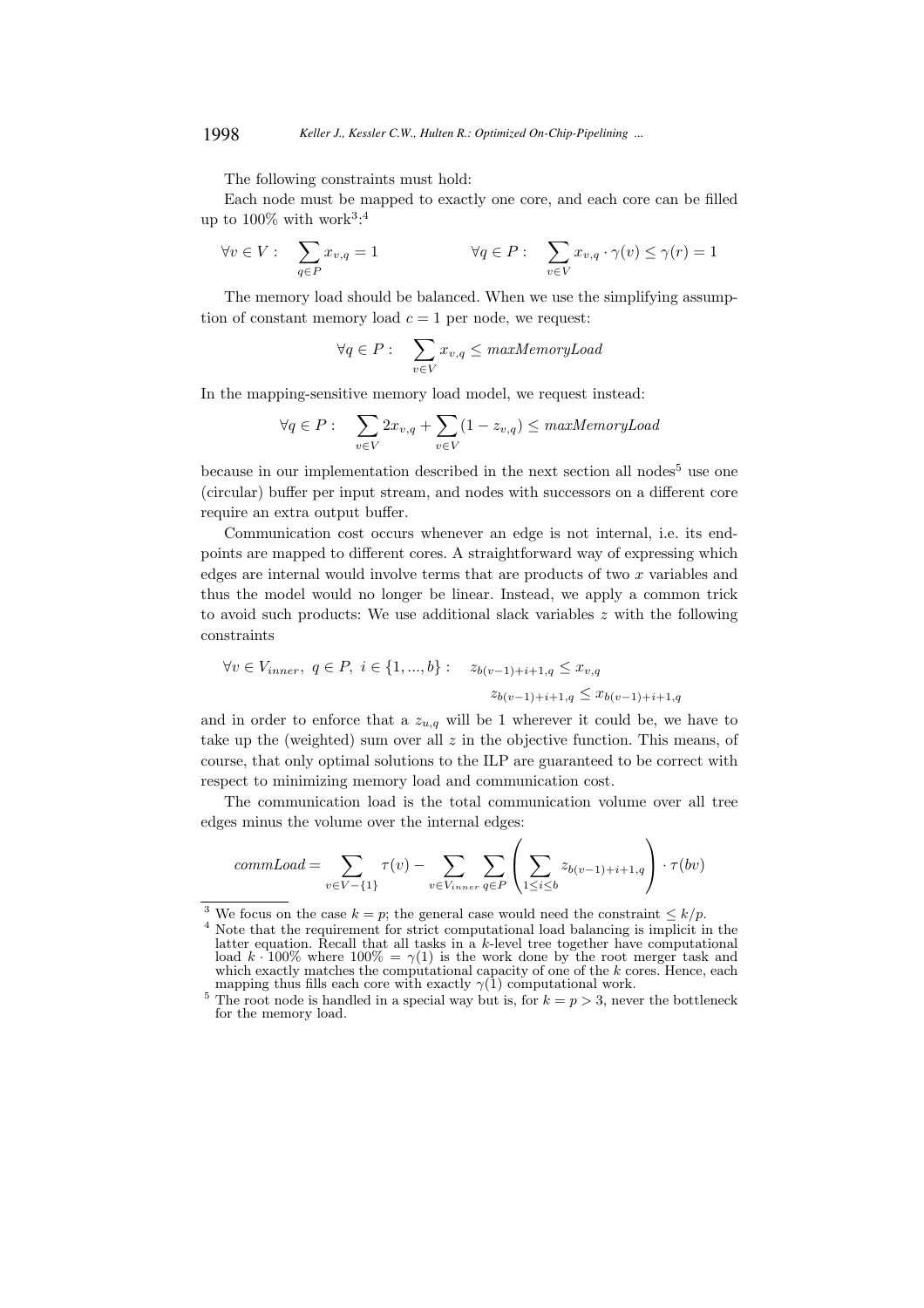We apply the same approach to determine  $y_{v,q}$ :

$$
\forall v \in V_{inner}, q \in P, i \in \{1, ..., b\} : y_{v,q} \le x_{b(v-1)+i+1,q}
$$

The total number of nodes whose children are mapped to different cores is then

$$
nSibling \text{S}OnDiff \text{Cores} = \sum_{v \in V_{inner}} \sum_{q \in P} (1 - y_{v,q})
$$

Finally, the objective function is:

Minimize  $\epsilon_M \cdot maxMemoryLoad + \epsilon_C \cdot commLoad + \epsilon_S \cdot nSibling aOnDiffCores$ 

where the positive weight parameters  $\epsilon_M$ ,  $\epsilon_C$  and  $\epsilon_S$  can be set appropriately to give preference to minimizing for maxMemoryLoad, commLoad, or nSiblingsOn-DiffCores as first optimization goal. The formulation above requires that  $\epsilon_C > 0$ and  $\epsilon_S > 0$ .

Table 1: The Pareto-optimal solutions found with ILP for  $b = 2$ ,  $k = p = 5, 6, 7$ , using the simplified memory load model  $(c = 1)$ .

| к                    |     |      |    |      |      |     |     |      |      |    |
|----------------------|-----|------|----|------|------|-----|-----|------|------|----|
| $# \n  binary var.s$ | 305 |      |    | 750  |      |     |     | 1771 |      |    |
| $#$ constraints      | 341 |      |    | 826  |      |     |     | 1906 |      |    |
| maxMemoryLoad        | 8   | 9    | 10 | 13   |      | 15  | 20  | 21   | 29   | 30 |
| commLoad             | 2.5 | 2.38 | 75 | 2.63 | 2.44 | .94 | .88 | 2.38 | 2.31 |    |

By varying  $\epsilon_M = 1 - \epsilon_C$  and keeping  $\epsilon_S \ll \epsilon_C$ , two of the Pareto-optimal solutions can be found, namely one with the least possible  $maxMemoryLoad$ and one with the least possible *commLoad*. As the memory load is often one order of magnitude larger than communication load,  $\epsilon_C \gg \epsilon_M$  is necessary to spot the communication-optimal one. We use a very small  $\epsilon_S$  to give the sibling placement optimization the least priority and not interfere with communication optimization. In order to find the remaining Pareto-optimal solutions that may exist in between the two mentioned above, one can use any fixed ratio  $\epsilon_M/\epsilon_C$ , and instead set a given minimum memory load to spend (which is integer) on optimizing for commLoad only:

#### maxMemoryLoad ≥ givenMinMemoryLoad

We implemented the above ILP model in CPLEX 10.2, see [ILO07], a commercial ILP solver. Table 1 shows all Pareto-optimal solutions that CPLEX found for  $b = 2$  and  $k = p = 5, 6, 7$ . The computations for  $k = 5$  and  $k = 6$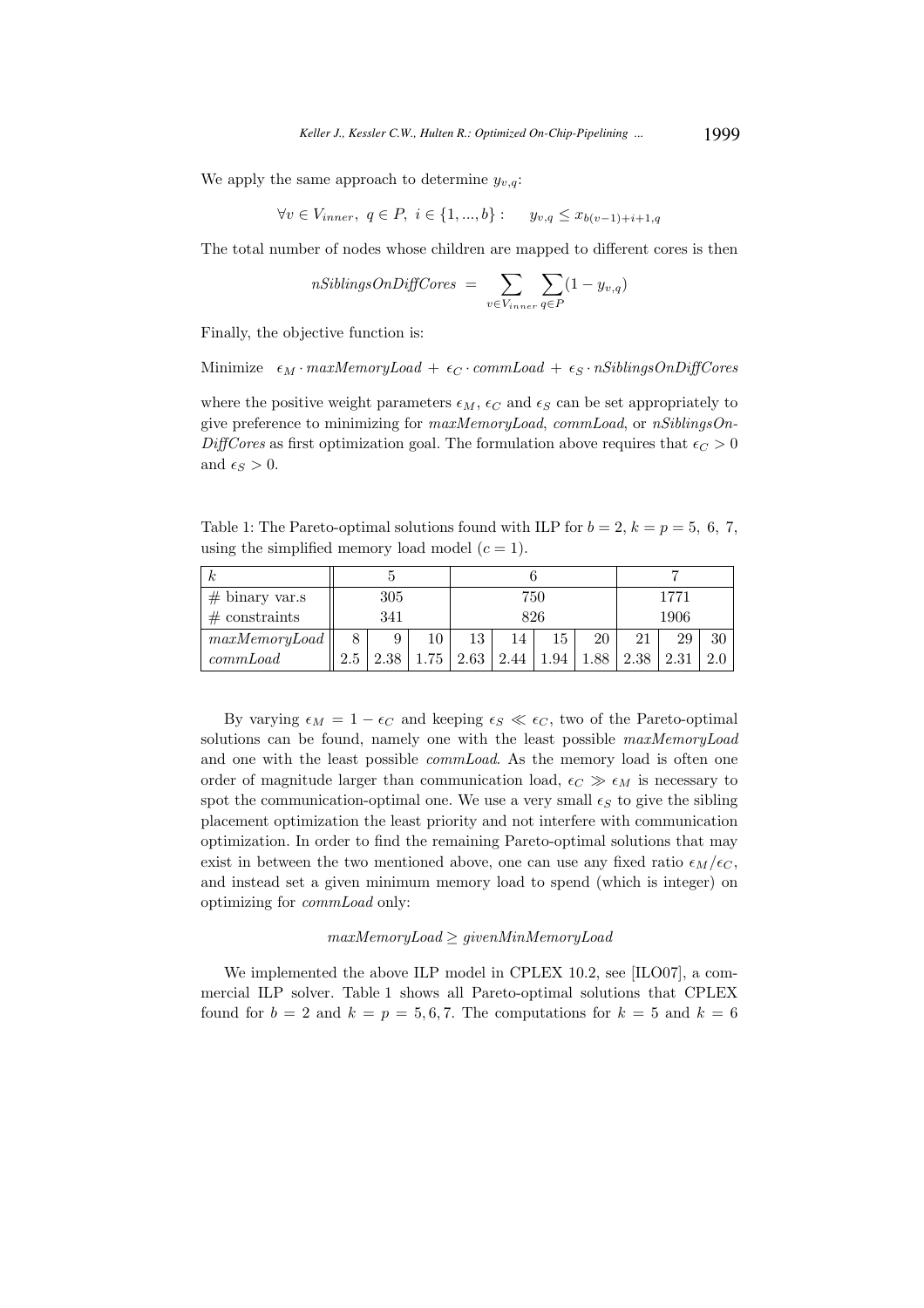

Figure 3: Two Pareto-optimal solutions for mapping a 5-level merge tree onto 5 cores, computed by the ILP solver in Section 3.4: (a) The maximum memory load is 10 communication buffers in the simplified memory load model and 22 in the mapping-sensitive model (as Core4 has 10 nodes with 2 input buffers each, and 2 of these have output buffers for inter-core forwarding) and communication load 1.75 (times the root merger's data output rate); (b) max. memory load 8 (simplified) and 18 (mapping-sensitive), and communication load 2.5. The (expected) computational load is perfectly balanced (1.0 times the root merger's load on each core) in both cases.

took just a few seconds each, the time to optimize for  $k = 7$  varied between a few seconds and several hours per *givenMinMemoryLoad*. For  $k = 8$ , with 5088 binary variables and 6369 constraints, CPLEX exceeded the timeout of 24 hours and could only produce approximate solutions, however including one with maxMemoryLoad of 37 (which matches the lower bound) and a commLoad of 2.78125, and one with 38 and 2.71875, respectively.

Figure 3 shows the generated tree drawings for two of the solutions for  $k = 5$ . The mapping computed for  $k = 7$  with minimum *commLoad* is visualized in Figure 4.

Note that the only mergetree-specific part of the ILP model is the implicit arrangement of the edges via parents and and children. For taskgraphs of other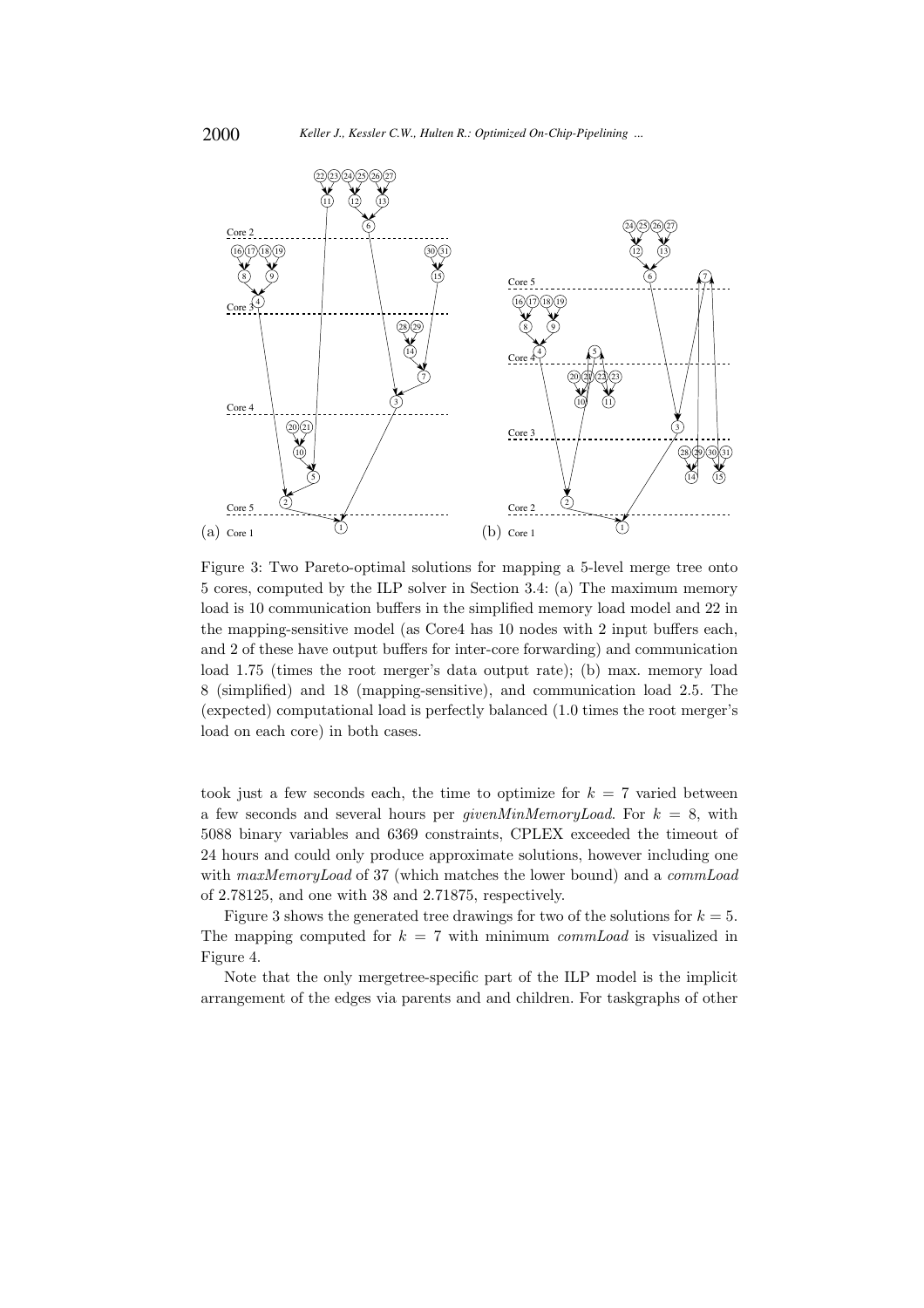

Figure 4: A Pareto-optimal solution for mapping a 7-level tree onto 7 cores with least communication load, computed by ILP (Sect. 3.4). The same mapping was also found by the IT-map heuristic (Sect. 3.6).

streaming applications, similar ILP models can be derived by making the constraints from edges explicit. We demonstrate this in [KK09] by mapping a dataparallel computation from a computational kernel and an FFT computation.

#### 3.5 A divide-and-conquer based approximation algorithm

For larger values of  $k$ , where the ILP cannot compute an optimal mapping in an appropriate time, we can use the following divide-and-conquer algorithm (called DC-map in the sequel) which we present for  $b = 2$ .

To construct a mapping  $\mu_2$  for a  $k_1$ -level binary tree onto  $k_1$  cores, we distinguish two cases. If  $k_1 \leq k_0$ , where  $k_0$  is a constant, we take a precomputed optimal mapping. Currently we use  $k_0 = 7$ . If  $k_1 > k_0$ , we place the tree root onto one core, and interpret the remaining  $k_1 - 1$  cores as two sets of  $k_1 - 1$ cores, each with half the computational power. We map a  $(k_1 - 1)$ -level tree onto each set recursively. Then we sort the cores in each set according to their memory load, one set in ascending order, one set in descending order. Finally we re-combine the i-th cores from both lists into one core with full computational power.

By construction, DC-map produces a mapping where each core has an optimal computational load of 1. The maximum memory load may increase by a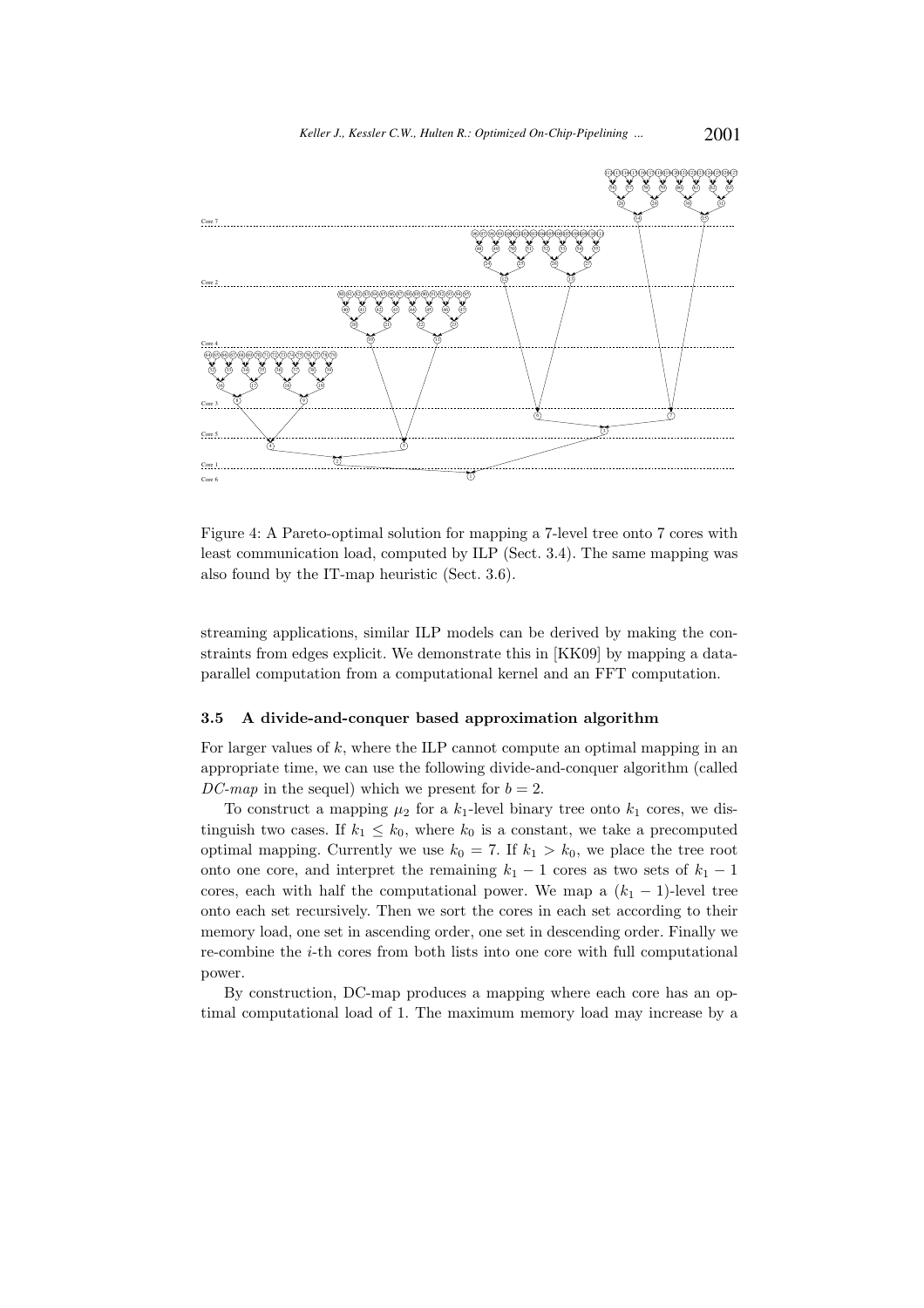factor of b when going from k to  $k + 1$ , because b lists are to be combined. In contrast, the lower bound increases by a factor of about  $b \cdot k/(k+1)$ . Thus, if we start with an optimal solution for  $k_0$  and use DC-map to construct a solution for  $k_1 > k_0$ , the maximum memory load may increase by a factor of  $b^{k_1-k_0}$ , while the lower bound increases by a factor  $b^{k_1-k_0} k_0/k_1$ . Thus, we may be away from the optimum maximum memory load by a factor of  $k_1/k_0$ .

If the mapping used for  $k_0$  levels has a communication load of  $l$ , then the resulting mapping  $\mu_2$  for  $k_1$  levels has a communication load of  $l + k_1 - k_0$ , as the root in each step is placed on a separate core.

DC-map does not take special care for the placement of siblings. Yet, with respect to siblings, the majority of the nodes and thus the siblings is in the levels close to the leaves, which are placed with the help of an optimal mapping.

We have implemented a prototype version of DC-map, which we evaluate on the basis of optimal solutions for  $k_0 = 3$  and  $k_0 = 7$ . Table 2 depicts the placement results achieved for  $k_1 = 3, 4, \ldots, 8$  and  $k_1 = 7, \ldots, 12$ , respectively. From the numbers it is clear that the algorithm in practice is much closer to the lower bound than by a factor of  $k_1/k_0$ .

Table 2: Results for the DC-map prototype with simplified memory load model  $(c = 1)$ 

|                                                                                                     | $k_0=3$ |  |  |  |                                |  | $k_0=7$ |  |  |  |  |  |
|-----------------------------------------------------------------------------------------------------|---------|--|--|--|--------------------------------|--|---------|--|--|--|--|--|
| $ k_1 $                                                                                             |         |  |  |  | 4 5 6 7 8 8 9 10 11 12         |  |         |  |  |  |  |  |
| $M_{\mu_2}^*$                                                                                       |         |  |  |  | 6 8 15 24 46 42 84 132 236 453 |  |         |  |  |  |  |  |
| lower b.   $5 \t 8 \t 13 \t 21 \t 37$   37 64 114 205 373                                           |         |  |  |  |                                |  |         |  |  |  |  |  |
| $ quotient 1.20 1.00 1.15 1.14 1.24 1.14 1.31 1.16 1.15 1.21$                                       |         |  |  |  |                                |  |         |  |  |  |  |  |
| $\vert k_1/k_0 \quad \vert 1.33 \ 1.66 \ 2.00 \ 2.33 \ 2.66 \vert 1.14 \ 1.29 \ 1.43 \ 1.57 \ 1.71$ |         |  |  |  |                                |  |         |  |  |  |  |  |

#### 3.6 Iterative Approximation Algorithm for Mapping Merge Trees

In the following, we give an alternative approximation algorithm,  $IT-map$ , for mapping b-ary merge trees where the maximum memory load is by a factor at most b larger than the lower bound. Thus, for large trees with  $k_1 > b \cdot k_0$ , this approximation algorithm provides a better bound than the previous one.

The IT-map algorithm constructs a mapping  $\mu_3$  in several steps. Let  $k_0 = k$ be the number of levels and cores in step 0. In step i, if  $k_i \geq 2$ , we map  $l_i \leq k_i-1$ of the  $k_i$  levels, starting from the leaves, onto a respective number of cores, so that  $k_{i+1} = k_i - l_i$  levels and cores remain. If  $k_i = 1$ , we map the tree root onto the last core, and the mapping is complete. As each level of the tree has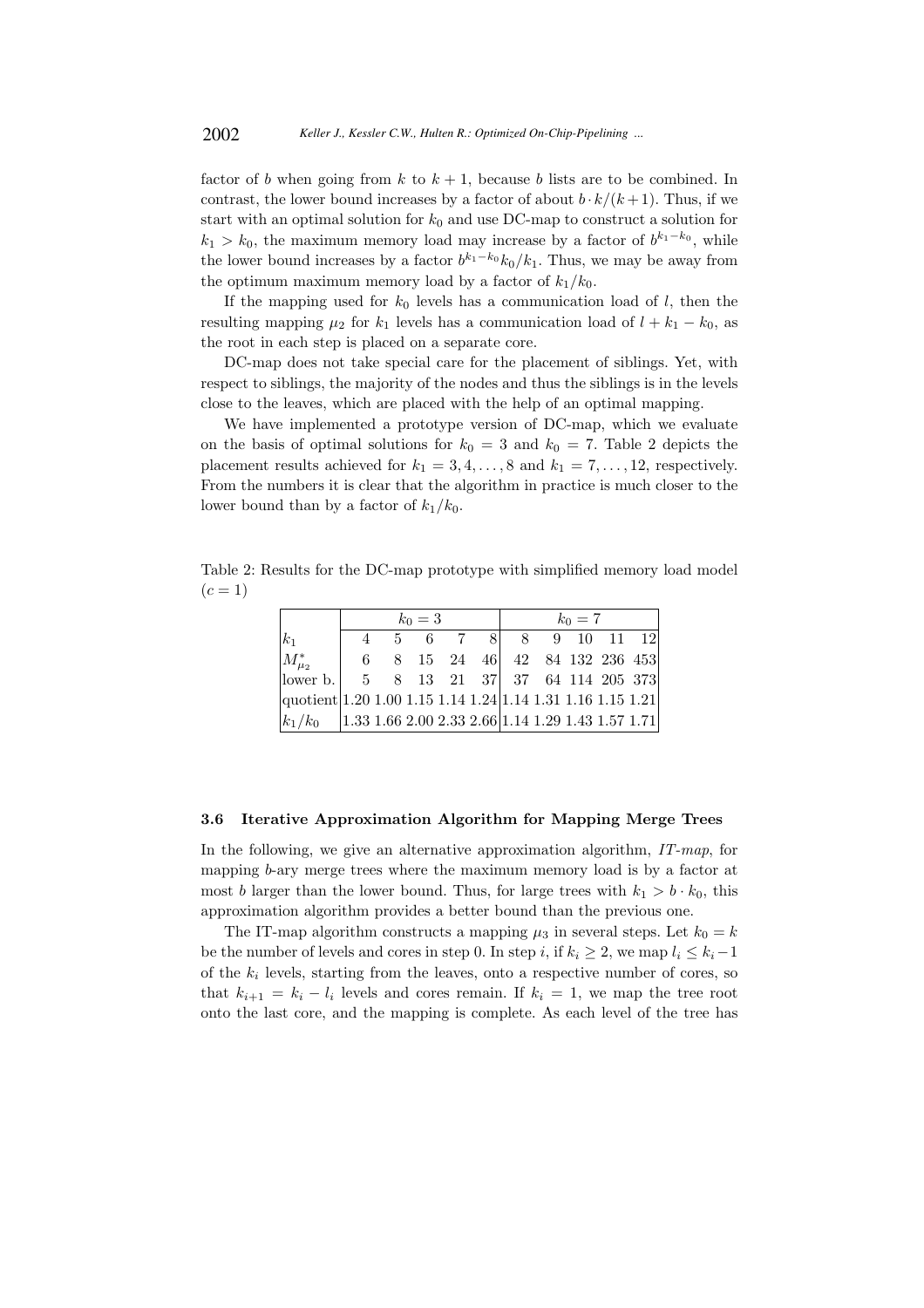

**Figure 5:** Step i of the construction of mapping  $\mu_3$  by the IT-map algorithm.

a computational load of 1, the mapping must be such that each core receives a load of 1 to minimize  $C_{\mu_3}^*$ .

We choose  $l_i$  to be the largest power of b less than or equal to  $k_i - 1$ . The  $l_i$  levels then consist of  $b^{k_{i+1}}$  balanced b-ary trees of  $l_i$  levels each. If  $l_i \leq b^{k_{i+1}},$ then  $l_i$  divides  $b^{k_{i+1}}$  because it is also a power of b, and we map  $b^{k_{i+1}}/l_i$  trees on each of the cores. This balances both maximum computational and maximum memory load.

The case  $l_i > b^{k_{i+1}}$  is illustrated in Fig. 5. In this case, we can write  $l_i =$  $b^x \cdot b^{k_{i+1}}$ , where  $x \ge 1$  is an integral number. In this case, we define  $l'_i = l_i - b^x$  and first map the  $l'_i$  levels starting from the leaves. Those levels consist of  $b^{k_{i+1}+b^x}$ balanced b-ary trees of  $l'_i$  levels each. As  $b^x \ge x$  because of  $b \ge 2$  and  $x \ge 1$ , it follows that  $b^{k_{i+1}+b^x} \geq b^{k_{i+1}+x} = l_i$  and that this number is even an integral multiple of  $l_i$  because  $l_i$  is also a power of b. Thus, we can map the trees of the last  $l'_i$  levels evenly onto the  $l_i$  cores. For the remaining  $b^x$  levels to be mapped in this step, we map those levels starting with the level closest to the root having  $b^{k_{i+1}}$  nodes: we map each node onto one core, using  $b^{k_{i+1}}$  cores. For the next level having  $b \cdot b^{k_{i+1}}$  nodes, we map b nodes on each core, using another  $b^{k_{i+1}}$  cores. When we have finished with those  $b^x$  levels, we have used  $b^x \cdot b^{k_{i+1}} = l_i$  cores. Note that this straightforward placement corresponds to applying mapping  $\mu_0$ for the  $b^{k_{i+1}}$  trees of  $k = b^x$  levels each, with the core capacity scaled down to  $b^{-k_{i+1}}$ . We might also apply mapping  $\mu_3$  recursively to further balance the load.

On each core, we have placed a load of  $l'_i/l_i = 1 - b^{-k_{i+1}}$  by mapping  $l'_i$  levels, and  $b^{-k_{i+1}}$  by mapping the first  $b^x$  levels. It follows that the computational load on each core is 1. The maximum memory load is determined in step  $i = 0$ , because the majority of the nodes is mapped there. In this step  $(b<sup>k</sup> - b<sup>k-l<sub>0</sub></sup>)/(b-1)$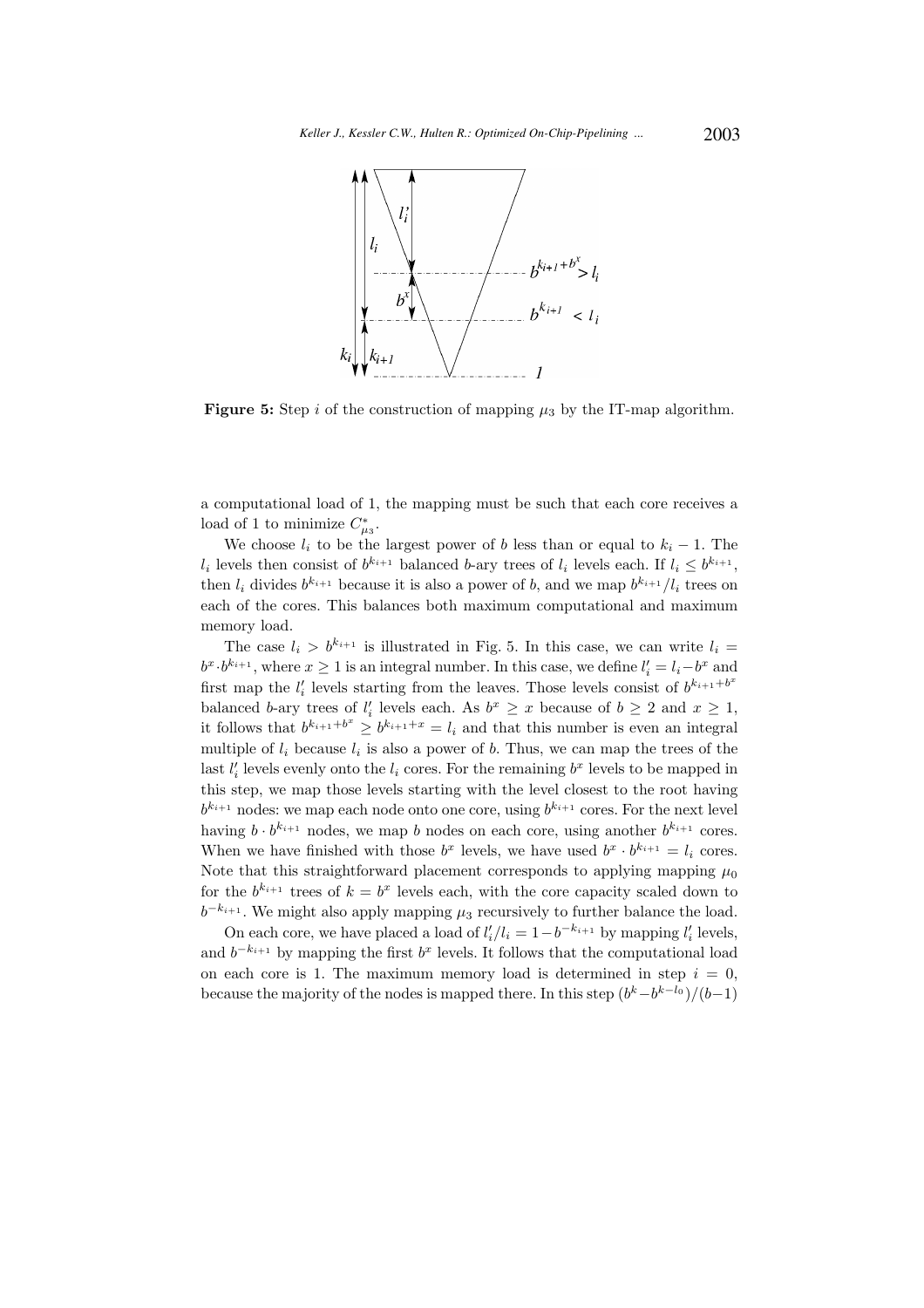nodes are mapped onto  $l_0$  cores, so that each core receives a memory load of

$$
\frac{b^k - b^{k-l_0}}{(b-1)l_0} < b \cdot \frac{b^k - 1}{(b-1)k}
$$

because  $l_0 \geq k/b$ . Thus, the memory load is larger than the lower bound by a factor less than  $b$ . Note that this is not completely exact because the  $b^x$  levels  $-$  if they are used in the first step  $-$  are not mapped with a completely even memory load. However, the imbalance is only very slight, as our simulations will show.

Each step except the last one contributes at least 1 to the communication load, as the edges leaving the  $l_i$  levels towards the next level cannot be internal. If  $l_i \leq b^{k_{i+1}}$ , then all edges within the  $l_i$  levels are internal, as complete subtrees are mapped, and thus this step contributes exactly 1 to the communication load. If  $l_i > b^{k_{i+1}}$ , then the same argument holds for the first  $l'_i$  levels. The following level is mapped onto  $b^{k_{i+1}}$  cores, so that at a part of the edges entering this level are internal. The remaining levels  $l_i - l'_i - 1$  are all mapped onto different cores, so that the edges connecting these levels all contribute to the communication load. If we define  $l'_i = l_i$  for the case  $l_i \leq b^{k_{i+1}}$ , then the communication load cannot be larger than  $k - 1 - \sum_i (l'_i - 1) = k - 1 + r - \sum_i l'_i$  with r being the number of steps.

In each step, there are at most two levels (the first one of the  $b<sup>x</sup>$  and the first one of the  $l_i'$ ) where siblings are not placed on the same core.

As in each step i the largest power of b less than  $k_i$  is chosen as the number  $l_i$  of levels mapped, the number r of steps made by the mapping algorithm is one plus the cross sum of  $k-1$  in b-ary representation, and thus  $r \leq 1 + (b 1) \cdot \log_b(k-1)$ .

In Tab. 3, we present the placement results achieved for  $b = 2$  and  $k =$ 5, . . . , 12. We see that the maximum memory load is oscillating between the lower bound and b times the lower bound, in intervals ending at k being a power of  $b = 2$ . We also see that the communication load is rather low. In fact, the mappings computed by IT-map for  $k = 5$  and  $k = 7$  are Pareto-optimal, they correspond to the mappings shown in Figures 3(b) and 4, respectively.

# 4 Implementation on Cell/B.E.

# 4.1 Cell/B.E.: Overview and Implications of Limited On-Chip Memory

The Cell/B.E. (Broadband Engine) processor, see [CRDI07], is a heterogeneous multi-core processor consisting of 8 SIMD cores called SPE and a dual-threaded PowerPC core (PPE), which differ in architecture and instruction set. In earlier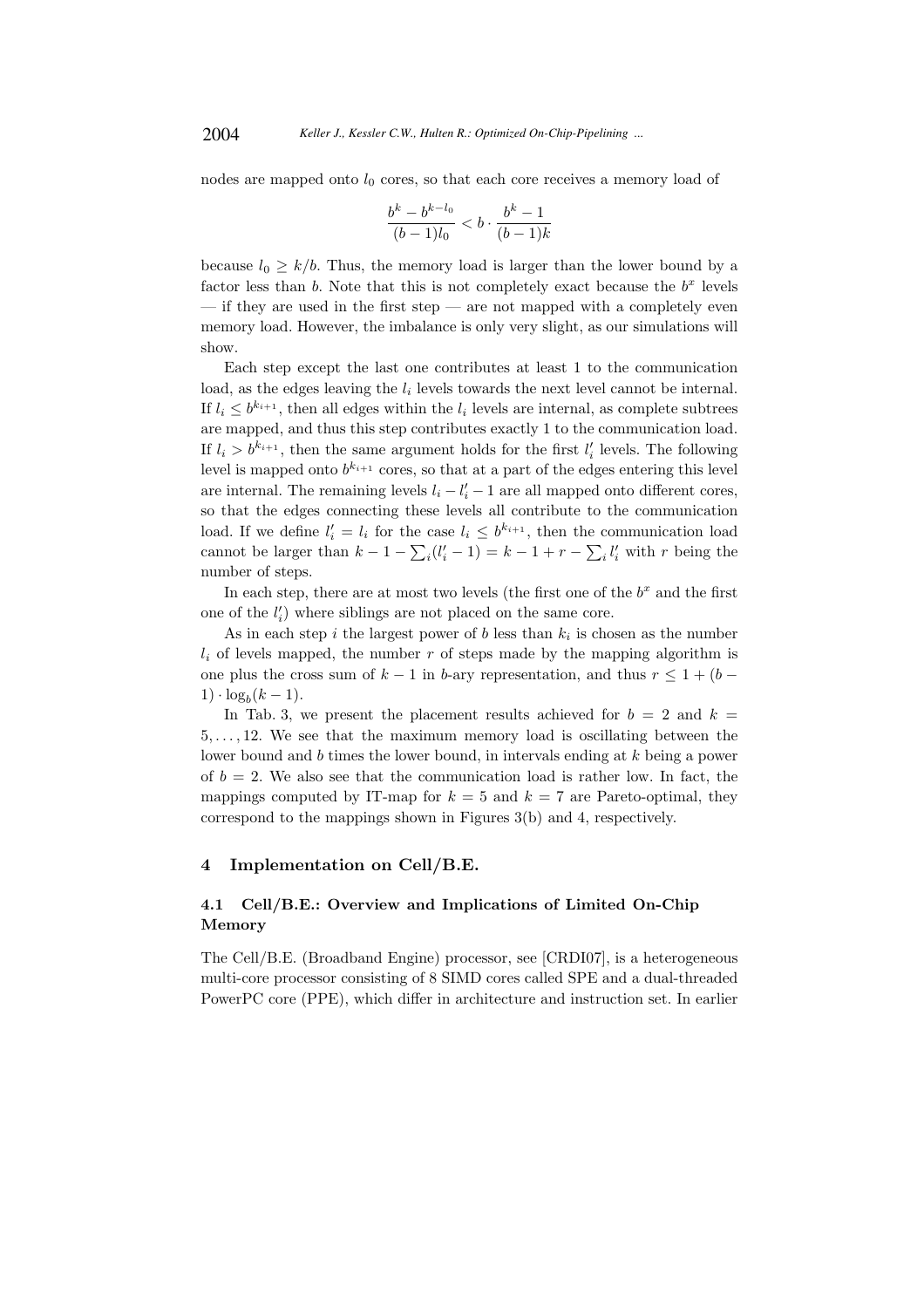Table 3: Results for the iterative approximation algorithm IT-map, based on the simplified memory load model  $(c = 1)$ 

| $\vert k \vert$                                |  |  |  | 5 6 7 8 9 10 11 12        |  |
|------------------------------------------------|--|--|--|---------------------------|--|
| $ M^*_{\mu_2} $                                |  |  |  | 8 15 30 60 68 128 255 510 |  |
| lower bound  8 13 21 37 64 114 205 373         |  |  |  |                           |  |
| Comm. load 2.5 $2 \t2 \t3 \t4.5 \t3.5 \t2 \t3$ |  |  |  |                           |  |

versions of the Sony PlayStation-3<sup>TM</sup> (PS3), up to 6 SPEs of its Cell processor could be used under Linux. On IBMs Cell blade servers such as QS20 and later models, two Cells with a total of 16 SPEs are available. Cell blades are used, for instance, in the nodes of RoadRunner, which was the world's fastest supercomputer in 2008–2009.

While the PPE is a superscalar processor with direct access to off-chip memory via L1 and L2 cache, the SPEs are optimized for doing SIMD-parallel computations at a significantly higher rate and lower power consumption than the PPE. The SPE can issue up to 2 instructions in-order per clock cycle, which puts high requirements on the SPE compiler's code generator. The SPE datapaths and registers are 128 bits wide, and the SPE vector instructions operate on them as on vector registers, holding 2 doubles, 4 floats or ints, 8 shorts or 16 bytes, respectively. For instance, four parallel float comparisons between the corresponding sections of two vector registers can be done in a single instruction. However, branch instructions can slow down data throughput of an SPE because branch misprediction penalty is very high (24 to 26 cycles). The PPE should thus mainly be used for coordinating SPE execution (reduces power consumption), providing OS service and running control intensive code (branch penalty in SPEs).

Each SPE has a small local on-chip memory of 256 KBytes. This local store is the only memory that the SPE's processing unit (the SPU) can access directly, and therefore it needs to accommodate both SPU code and data. There is no cache and no virtual memory on the SPE. Access to off-chip memory is only possible by DMA put and get operations that can communicate blocks of up to 16KB size at a time to and from off-chip main memory. DMA operations are executed asynchronously by the SPE's memory flow controller in parallel with the local SPU; the SPU can initiate a DMA transfer and synchronize with a DMA transfer's completion. DMA transfer is also possible between an SPE and another SPE's local store. The DMA packet size cannot be made arbitrarily small; the absolute minimum is 16 bytes, and in order to be not too inefficient, at least 128 bytes should be shipped at a time. Reasonable packet sizes are a few KB in size.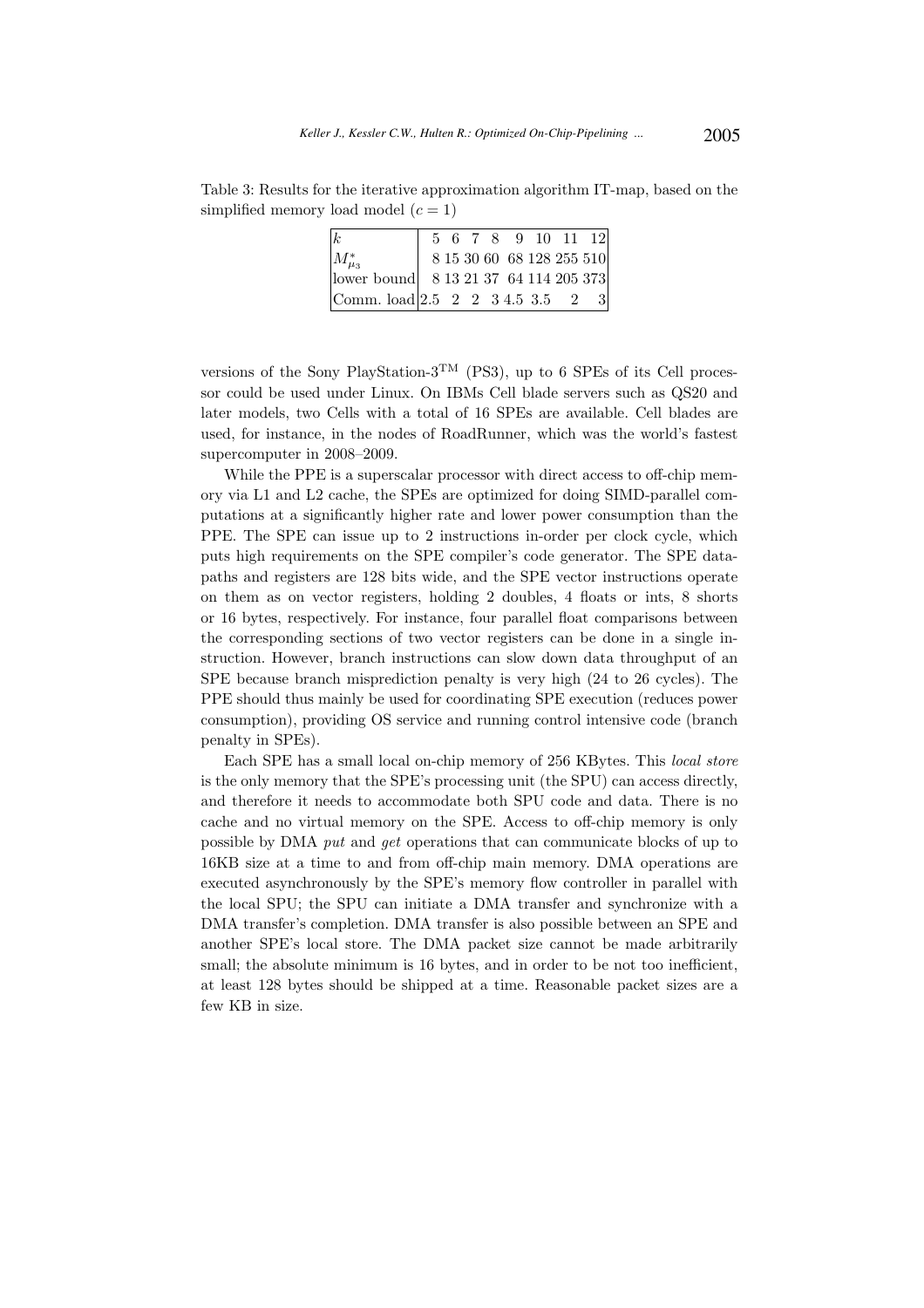There is no operating system or runtime system on the SPE except what is linked to the application code in the local store. This is what necessitates user-level scheduling if multiple tasks are to run concurrently on the same SPE.

SPEs, PPE and the memory interface are interconnected by the Element Interconnect Bus (EIB), see [CRDI07]. The EIB is implemented by four unidirectional rings with an aggregate bandwidth of 204 GByte/s (peak). Up to three non-overlapping connections are possible simultaneously on each ring. The bandwidth of each unit on the ring to send data over or receive data from the ring is only 25.6 GB/s. Hence, the off-chip memory tends to become the performance bottleneck if heavily accessed by multiple SPEs.

To allow for overlapping DMA handling of packet forwarding (both off-chip and on-chip) with computation on Cell, an SPE must either process enough streaming tasks, or there should be at least buffer space for 2 input packets per input stream and 2 output packets per output stream of each streaming task to be executed on an SPE. While the SPU is processing operands from one buffer, the other one in the same buffer pair can be simultaneously filled or drained by a DMA operation. Then the two buffers are switched for each operand and result stream for processing the next packet of data. (Multi-buffering extends this concept from 2 to an arbitrary number of buffers per operand array, ordered in a circular queue.) This would amount to at least 6 packet buffers for an ordinary binary streaming operation, which need to be accommodated in the size-limited local store of the SPE. Hence, the size of the local store part used for buffers puts an upper bound on the buffer size and thereby on the size of packets that can be communicated.

As the size of SPE local store is severely limited (256KB for both code and data) and the minimum packet size is the same for all SPEs and throughout the computation, the maximum number of packet buffers of the tasks assigned to any SPE should be as small as possible. Another reason to keep packet size large is the overhead due to switching buffers and user-level runtime scheduling between different computational tasks mapped to the same SPE. Figure 6 shows the sensitivity of the execution time of our pipelined mergesort application (see later) to the buffer size.

# 4.2 Implementation Details

We have implemented the merge phase for a binary merge tree for the case  $k = p$  on the Cell processor. We provide details about peculiar aspects of our implementation.

### 4.2.1 Merging kernel

SIMD instructions are being used as much as possible in the innermost loops of the merger node. Merging two (quad-word) vectors is completely done with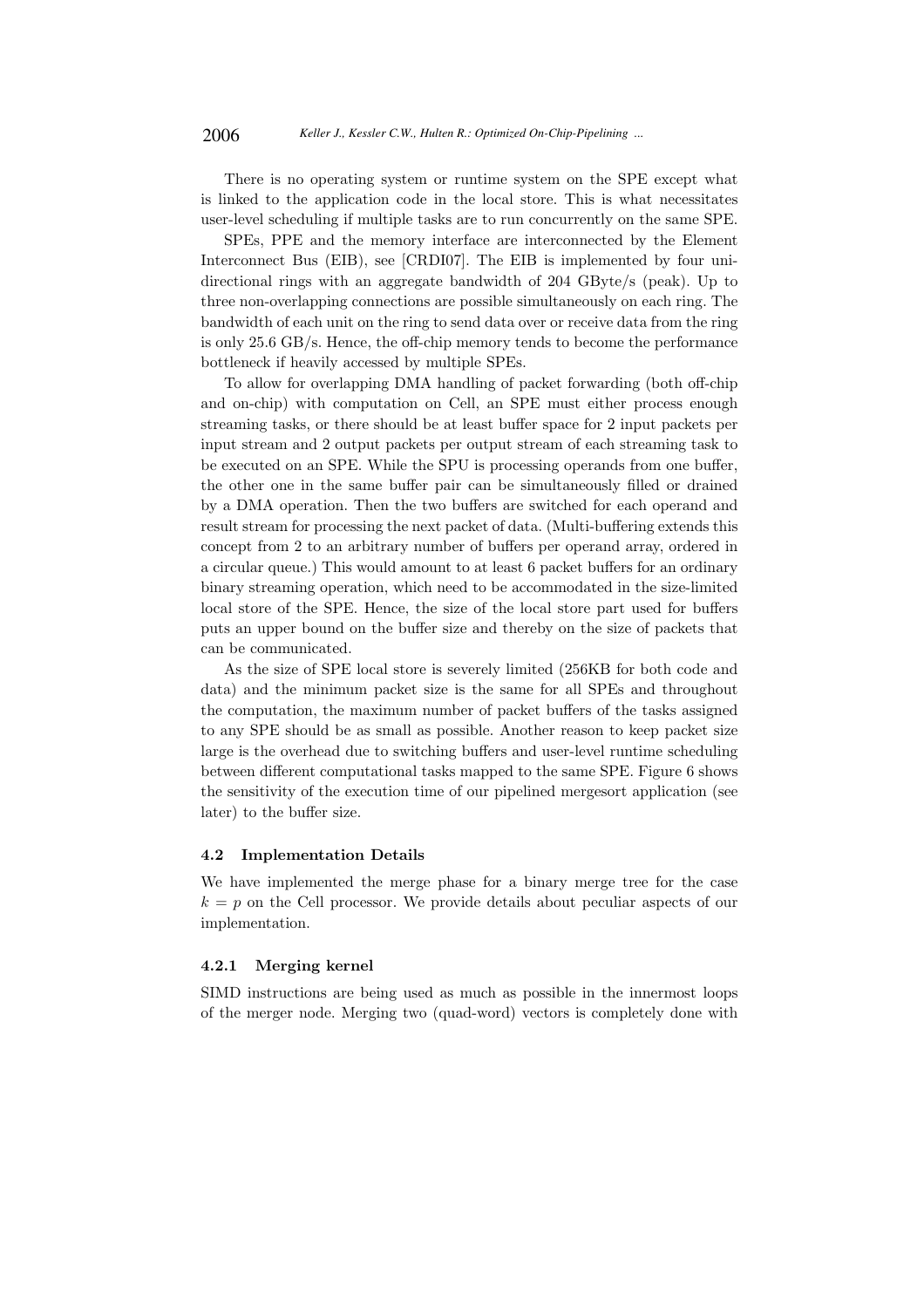

Figure 6: Merge times (here for a 7-level merger tree pipeline, cf. Sect. 4), shown for various input sizes (number of 128bit-vectors per SPE), strongly depend on the buffer size (see right legend) used in multi-buffering.

SIMD instructions as in CellSort, see [GBY07]. In principle, it is possible to use only SIMD instructions in the entire merge loop, but we found that it did not reduce time because the elimination of an if-statement required too many comparisons and forced to duplicate data in different vector positions.

# 4.2.2 Mapping optimizer

The mapping of merger task nodes to SPEs is read in by the PPE from a text file generated by the mapping optimizer. The PPE generates the task descriptors for each SPE at runtime, so that our code is not constrained to a particular merge-tree, but still optimized to the merge-tree currently used. The mappings are precomputed, either by integer linear optimization for smaller trees, or by approximative solutions for larger trees.

### 4.2.3 SPE task scheduler

Tasks mapped to the same SPE are scheduled by a user-level scheduler in a round-robin order. A task is ready to run if it has sufficient input and an output buffer is free. A task runs as long as it has both input data and space in the output buffer, and then initiates the transfer of its result packet to its parent node and returns control to the scheduler loop. If there are enough other tasks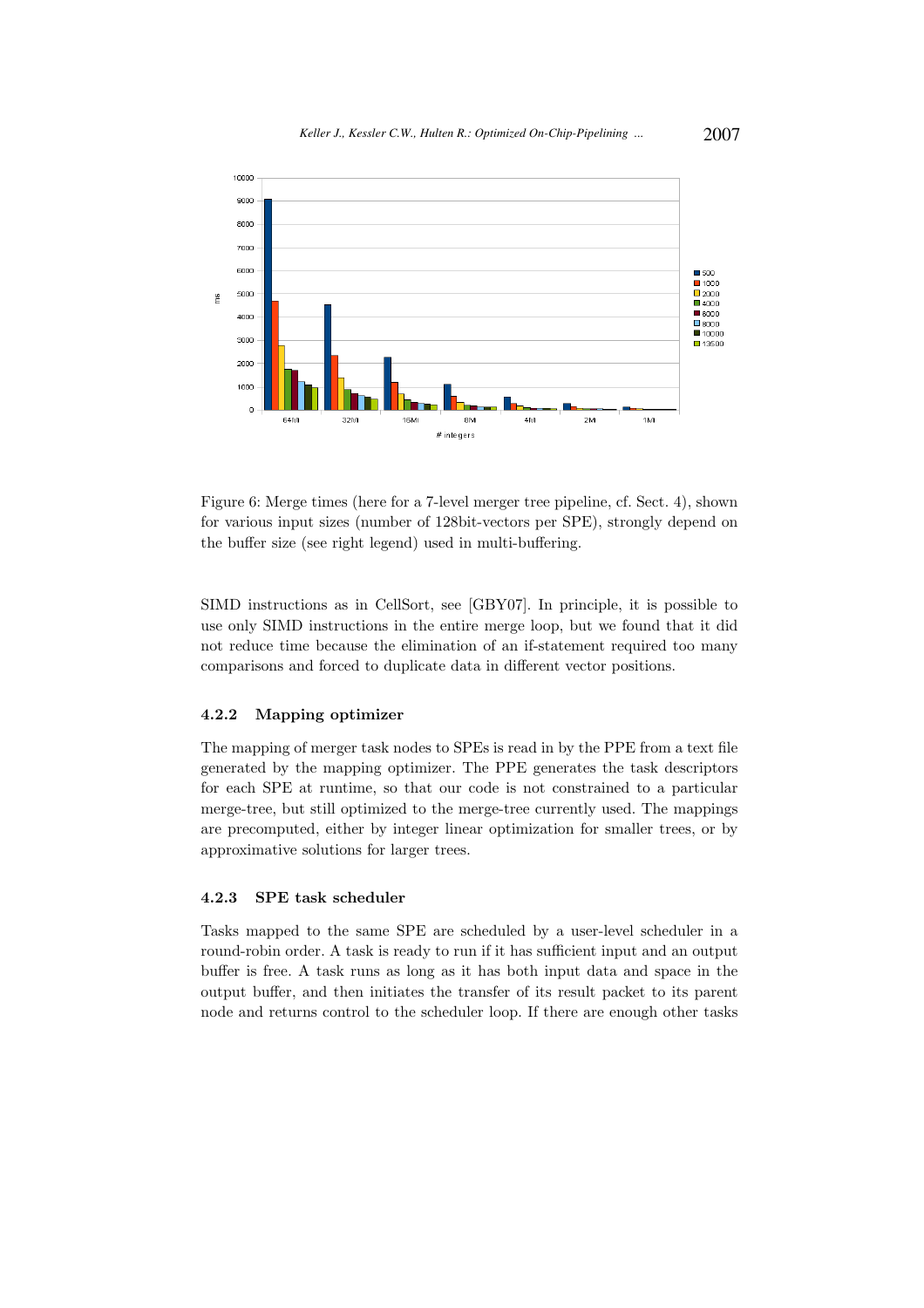to run afterwards, DMA time for flushing the output buffer is masked and hence only one output buffer per task is necessary (see below). Tasks that are not data-ready are skipped.

As the root merger is always alone on its SPE, no scheduler is needed there and many buffers are available; its code is optimized for this special case.

# 4.2.4 Buffer management

Because nodes (except for the root) are scheduled round-robin, the DMA latency can, in general, be masked completely by the execution of other tasks, and hence double-buffering of input or output streams is not necessary. If the latency cannot be masked, the task scheduler skips the tasks using the corresponding buffers (see above) and thus protects the sending buffer from being overwritten. An output stream buffer is only used for tasks whose parents/successors reside on a different SPE. Each SPE has a fixed sized pool of memory for buffers that gets equally shared by the nodes. This means that nodes on less populated SPEs, for instance the root merger that has a single SPE on its own, can get larger buffers.

# 4.2.5 Communication

Data is pushed upwards the tree, i.e. producers/child nodes initiate cross-SPE data transfer and consumers/parent nodes acknowledge receipt. The (systemglobal) addresses of buffers in the local store on the opposite side of cross-SPE DMA communications are exchanged between the SPEs in the beginning.

### 4.2.6 Synchronization

Each buffer is organized as cyclic buffer with a head and a tail pointer. A task only reads from its input buffers, i.e. only updates the tail pointers. A child node only writes to its parent's input buffers, i.e. only writes to the head pointer. The parent task updates the tail pointer of the input buffer for the corresponding child task; the child knows how large the parent's buffer is and how much it has written itself to the parent's input buffer so far, and thus knows how much space is left for writing data into the buffer. This assumption is conservative, i.e. safe. This means that no locks are needed for the synchronization between nodes.

#### 4.2.7 DMA tag management

A SPE can have up to 32 DMA transfers in flight simultaneously and uses tags to distinguish between these when polling the DMA status. If an SPE hosts many leaf tasks reading from main memory, it has many buffers used for remote communication and thus might run out of tags. If that happens, the tag-requesting task gives up, steps back into the task queue and tries to initiate that DMA transfer again when it gets scheduled next.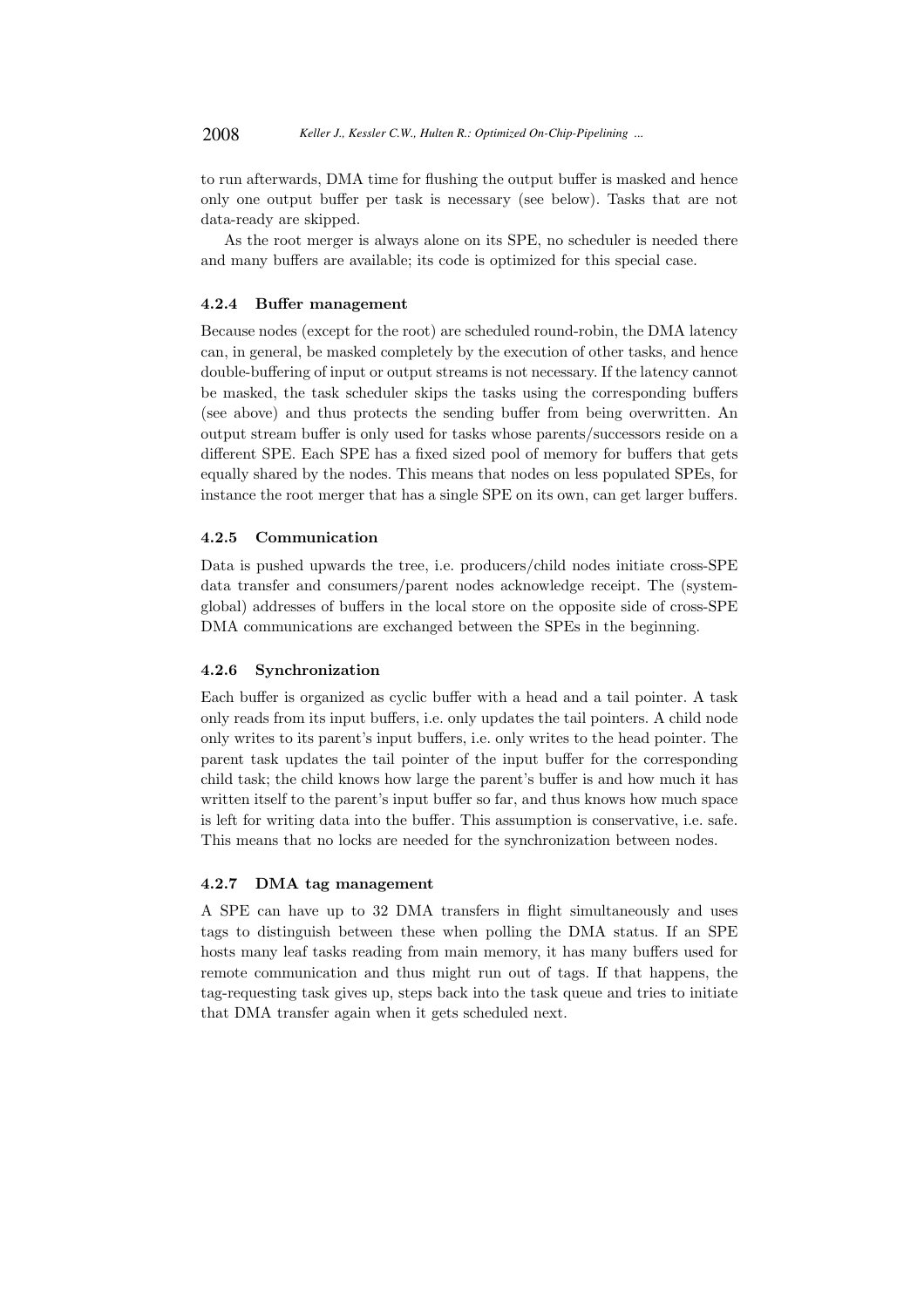# 5 Experimental results

We used a Sony PlayStation-3 (PS3) with IBM Cell SDK 3.0 and an IBM blade server QS20 with SDK 3.1 for the measurements. We evaluated the largest data sets that could fit into RAM on each system, which means up to 32Mi integers on PS3 (6 SPEs, 256 MiB RAM) and up to 128Mi integers on QS20 (16 SPEs, 1GiB RAM). The code was compiled using gcc version 4.1.1 and run on Linux kernel version 2.6.18-128.e15.

A number of blocks equal to the number of leaf nodes in the tree to be tested were filled with random data and sorted. This corresponds to the state of the data after the local sorting phase (phase 1) of CellSort, see [GBY07]. Ideally, each such block would be of the size of the aggregated local storage available for buffering on the processor. CellSort sorts 32Ki (32,768) integers per SPE, blocks would thus be 4  $\times$  128KiB = 512KiB on the PS3 and 16  $\times$  128KiB = 2MiB on the QS20. For example, a 6-level tree has 64 leaf nodes, hence the optimal data size on the QS20 would be  $64 \times 512$ KiB = 32MiB. However, other block sizes were used when testing in order to magnify the differences between mappings. Each experiment was repeated 10 times, and the arithmetic mean of the runtimes computed. The standard deviation always was less than 10% of the mean, i.e. rather small.

# 5.1 On-chip-pipelined merging times

The resulting times with on-chip pipelining for 5-level and 6-level trees on PS3 are shown in Fig. 7 for various ILP-optimized mappings, using the simplified memory load model. Figure 8 gives a more detailed analysis of the SPE execution time for some ILP-optimized mappings on PS3 for an input size of 16Mi integers. The figure reveals that, for such large input sizes, on-chip pipelined mergesort is still memory-bound. Instead, for tiny input sizes such as 1Mi (not shown) the buffer capacity is sufficient to overlap almost all DMA waiting with merging.

For QS20, mappings generated for the mapping-sensitive model with  $\epsilon_M$  = 0.01, 0.1, 0.5, 0.9 and 0.99 and  $\epsilon_C = 1 - \epsilon_M$  were tested on different data sizes and merger tree sizes from  $k = 5$  to  $k = 8$ , see Figs. 9 and 10 for the results<sup>6</sup>. We see that the choice of the mapping can have a major impact on merging time, as even mappings that are optimal for different optimization goals exhibit timing differences of up to 20%.

The model itself has only limited effect: The best mappings computed with the simplified model (reported in [HKK10]) were slightly better on QS20 for  $k = 5$  (by a few percent) and performed for  $k = 6$  and  $k = 7$  equally well as the best mappings for the mapping-sensitive model. Yet, we observed slightly larger

 $6$  For  $k = 8$ , the ILP solver always timed out and the approximative solutions reported are not always valid, see our remarks above.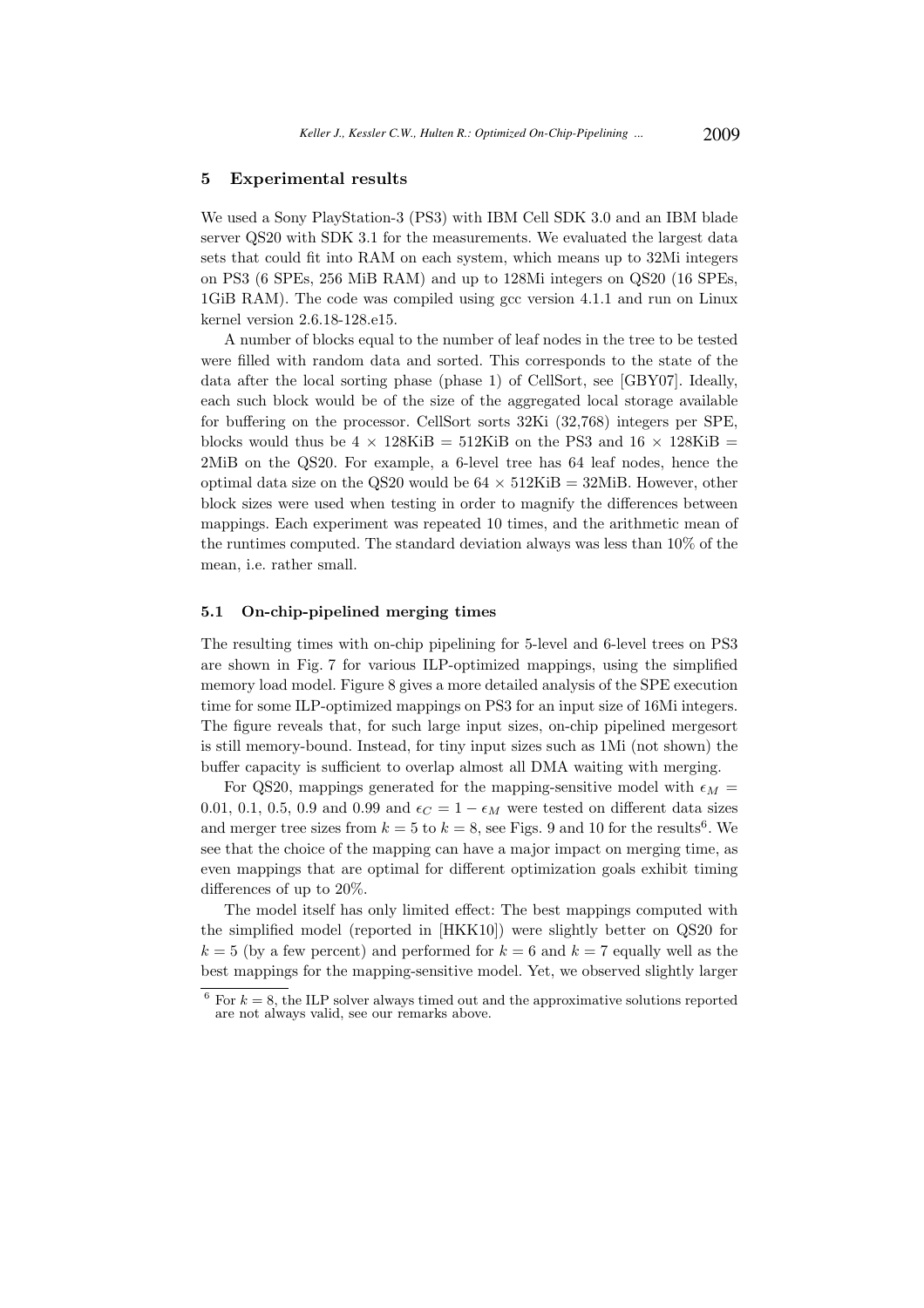

Figure 7: Merge times for  $k = 5$  (left) and  $k = 6$  (right) for different ILPoptimized mappings  $(\epsilon_M)$  based on the simplified memory load model, on PS3.

Table 4: Timings for the CellSort global merging phase vs. Optimized on-chippipelined merging for global merging of integers on QS20

| $\boldsymbol{k}$ |      |                  | $\#ints$   CellSort Global Merging   On-Chip-Pipelined Merging   Speedup |          |
|------------------|------|------------------|--------------------------------------------------------------------------|----------|
|                  | 16Mi | $219 \text{ ms}$ | $174 \text{ ms}$                                                         | $1.26\,$ |
|                  | 32Mi | $565 \text{ ms}$ | $350 \text{ ms}$                                                         | $1.61\,$ |
|                  | 64Mi | $1316$ ms        | $772 \text{ ms}$                                                         |          |

variations in performance across the mappings for each  $k$  with the simplified model, up to 25%. However, the (valid) approximations obtained at timeout for  $k = 8$  were better with the simplified model.

# 5.2 Results of DC-map

Using the DC-map algorithm from Subsect. 3.5, mappings for trees for  $k =$ 8, 7 and 6 were constructed by recursive composition using optimal mappings (computed with the ILP algorithm with  $\epsilon_M = 0.5$ ) as base cases for smaller trees. Fig. 11 shows the result for merging 64Mi integers on QS20.

### 5.3 Comparison to CellSort

Figure 12 shows the total time for mergesort on QS20, partitioned into the time for the local sorting phase and the global merging phase; it is the latter that we optimize in this work. The time for the merging phase exceeds the time for the local sorting phase from a data size of 8 Mi integers and increasingly dominates for larger data sets.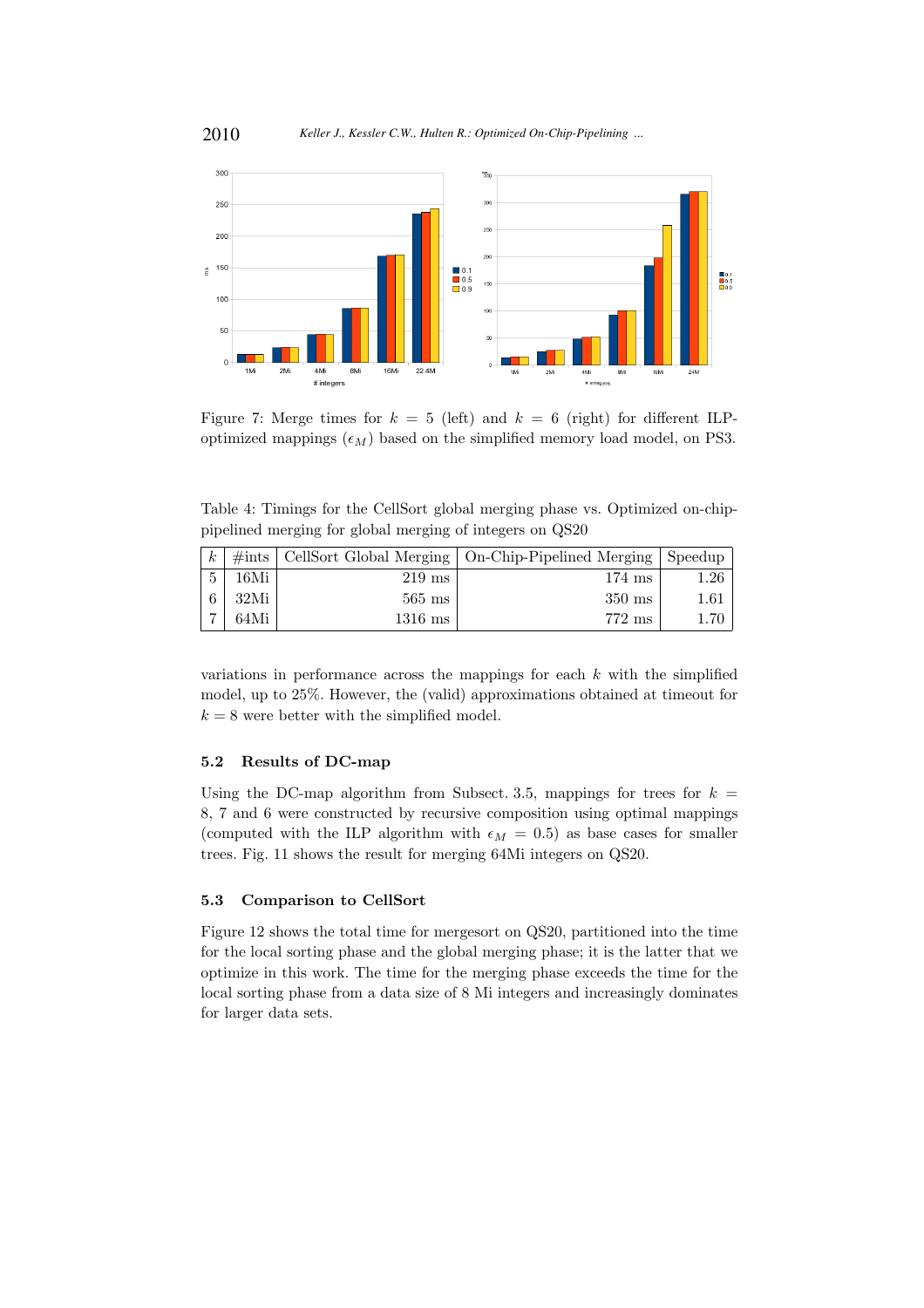

Figure 8: Distribution of merging time (yellow), non-overlapped DMA-push wait time (red) and other non-overlapped DMA wait and overhead time (blue), in percent of each SPE's runtime, of a 5-level tree (upper diagrams) and a 6-level tree (lower diagrams) each with two ILP-generated mappings ( $\epsilon_M = 0$  and 0.001), each merging 16M integers on PS3. In all four mappings, SPE0 holds the root merger. Except for tiny problem sizes such as 512K integers (not shown here) where merging always accounts for more than 94% of the time even on SPE0, the application is still memory bound; in particular, SPE0 spends most of its time waiting for the full output buffers to be flushed to the saturated off-chip memory and thus cannot overlap merge time with DMA wait time.

Table 4 shows the direct comparison between the global merging phase of CellSort (which is dominating overall sorting time for large data sets like these) and on-chip-pipelined merging. We achieve significant speedups for on-chippipelining in all cases; the best speedup of 70% can be obtained with 7 SPEs (64Mi elements) on QS20, using the mapping with  $\epsilon = 0.01$  in Fig. 9; the corresponding speedup figure for the PS3 is  $143\%$  at  $k = 6$ , 8Mi elements. This is due to less communication with off-chip memory.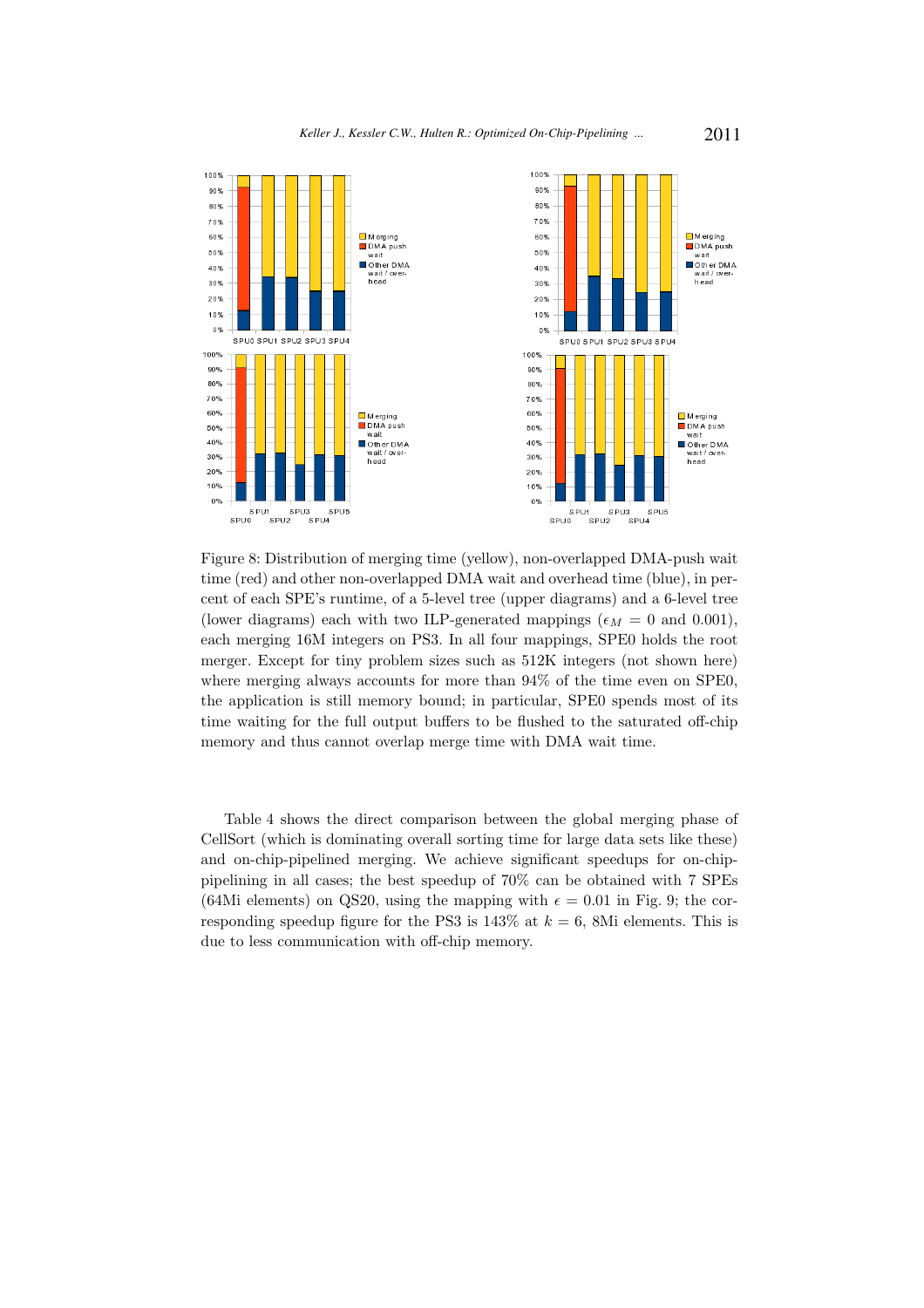

Figure 9: Merge times for  $k = 5, 6, 7$  and different input sizes on QS20, using ILPoptimized/approximated mappings (controlled by  $\epsilon = \epsilon_M = 1 - \epsilon_C$  between 0.01 and 0.99 and offset  $\zeta$  for sibling-criterion weight  $\epsilon_S$  either 0.0 or 0.001) based on the mapping-sensitive memory load model. For  $k = 7$ , the best mapping  $(\epsilon_M = 0.01)$  is, apart from symmetries, equal to the one displayed in Figure 4; it is communication-optimal.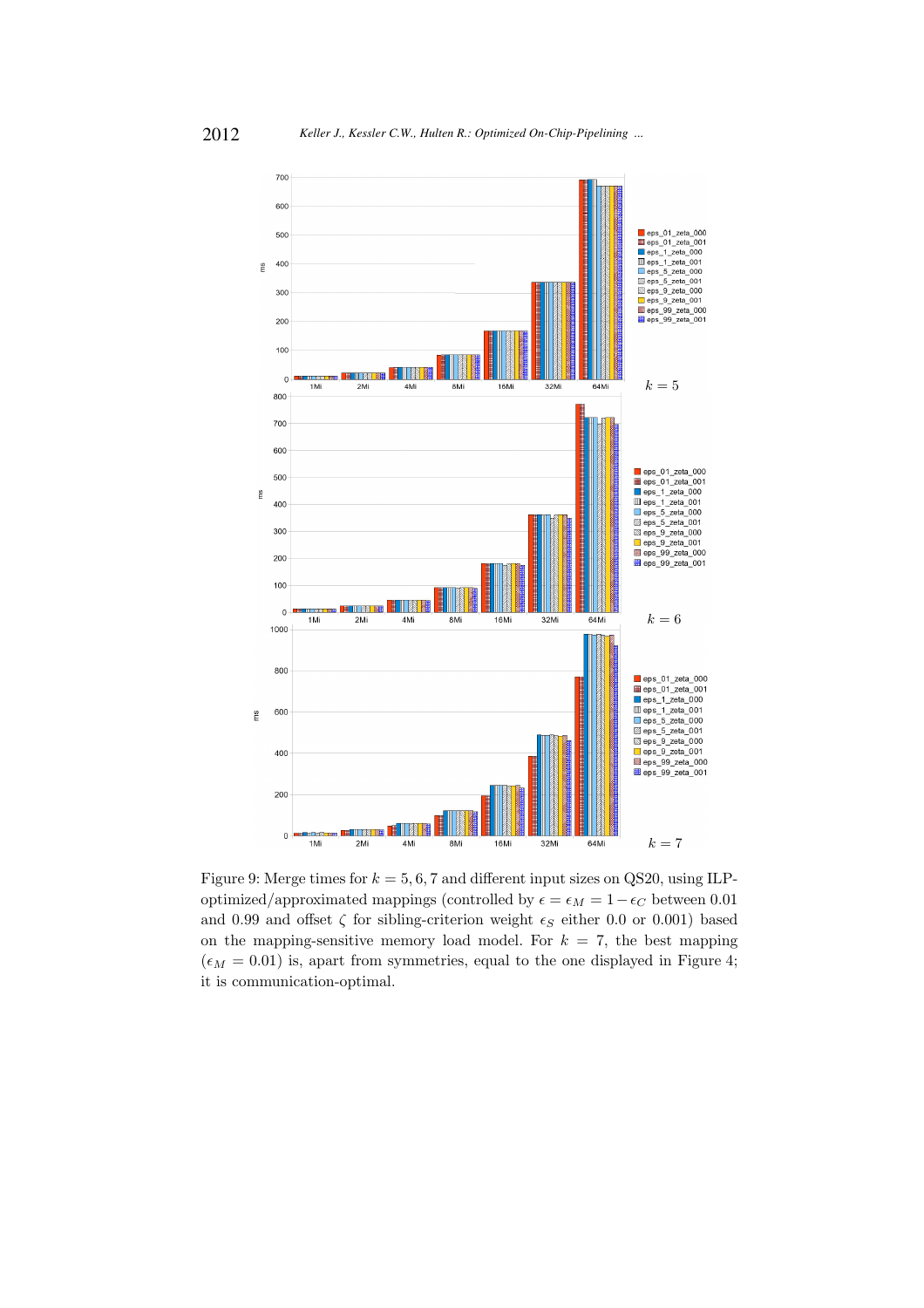

Figure 10: Merge times for  $k = 8$  and different input sizes on QS20, using three valid ILP-approximated mappings found for  $\epsilon = \epsilon_M = 1 - \epsilon_C$  set to 0.1, 0.5 and 0.99, and  $\zeta$  as above, for the mapping-sensitive model.

### 5.4 Discussion

Different mappings yield some variation in execution times, although there is no clear trend among the ILP generated Pareto-optimal mappings saying whether preference for memory load  $(\epsilon_M)$  or communication load is more important; one explanation is that, as the executable only occupies a few KB in the local store, there is still some slack in the tolerable buffer sizes and thus in the maximum memory load, as can be seen from Figure 6, making memory load a less critical factor for smaller trees. Also, not all details of the implementation are covered by our models.

In the cases observed, mappings generated by DC-map perform not much worse than ILP-optimized mappings, and can even be better for large trees (here, for  $k = 8$ ) where ILP only can deliver coarse approximations after hitting the timeout. Also, starting from a larger base case tree size  $k_0$  does not always lead to a better mapping.

Interestingly, the best mapping for  $k = 7$  on QS20 (Figure 4) as well as the best mapping for  $k = 6$  on PS3 are, apart from symmetries, identical to mappings generated by the iterative approximation algorithm IT-map. Both mappings happen to be optimal ones with respect to communication load.

Also with on-chip pipelining, using deeper tree pipelines (to fully utilize more SPEs) is not always beneficial beyond a certain depth k, here  $k = 6$  for PS3 and  $k = 7$  for QS20, as a too large number of tasks increases the overhead of on-chip pipelining (smaller buffers, scheduling overhead, tag administration, synchronization, communication overhead). The overall pipeline fill/drain overhead is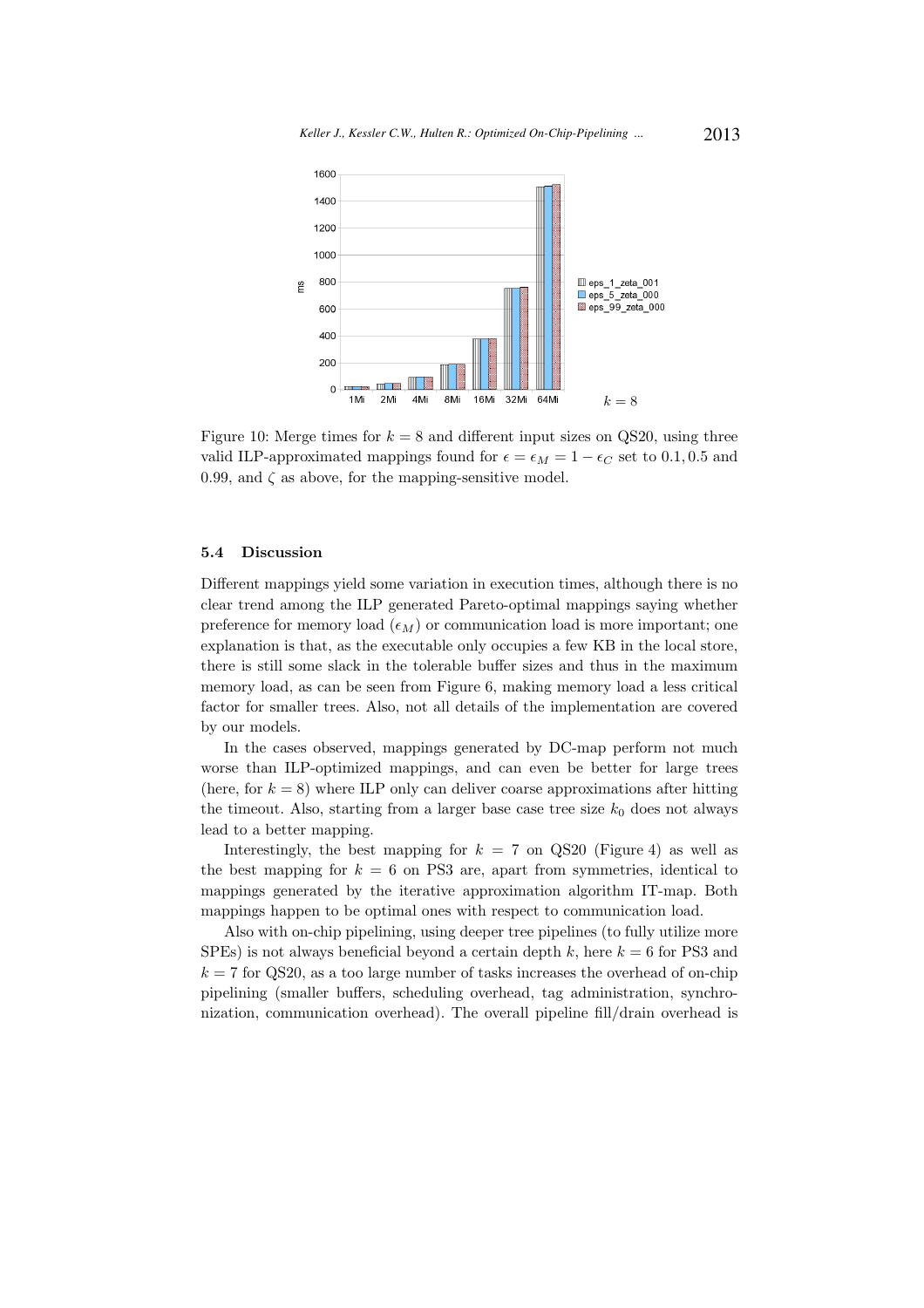

Figure 11: Merge times (64 Mi integers) for trees  $(k = 6, 7, 8)$  with mappings constructed from ILP-optimized mappings of smaller trees  $(k_0 = 5, 6, 7)$  using DC-map. As a reference, the best ILP optimized mapping (which is only an approximation for  $k = 8$ , here one determined with the simplified model was best) is also shown.

more significant for lower workloads but negligible for the larger ones. In general, the above upper limit might be higher e.g. because of larger local memories, although it necessarily exists, as a k-level binary tree has  $2^k - 1$  nodes, so one of the k cores must host at least  $2^k/k$  tasks, which seems unrealistic for  $k \gg 20$ . As the ILP approach will take very long runtimes for  $k > 10$ , the approximation algorithms will cover the range from that point upwards.

From Fig. 6 it is clear that, with optimized mappings, buffer size may be lowered without losing much performance, which frees more space in the local store of the SPEs, e.g. for accommodating the code for all phases of CellSort, saving the time overhead for loading in a different SPE program segment for the merge phase.

# 6 Related Work

Partitioning and mapping of task graphs is, in general, an NP-complete problem and has been discussed a lot in the literature.

One application area is, as in our case, the parallelization of programs with given dependence graph for execution on a (mostly, shared memory) parallel computer, with the objective to balance the work load of the partitions, minimize the number of partitions (aka. processor minimization), and/or minimize the overall weight of all edges cut by the partitioning, as all these are supposed to correspond to expensive shared memory accesses (aka. bandwidth minimization).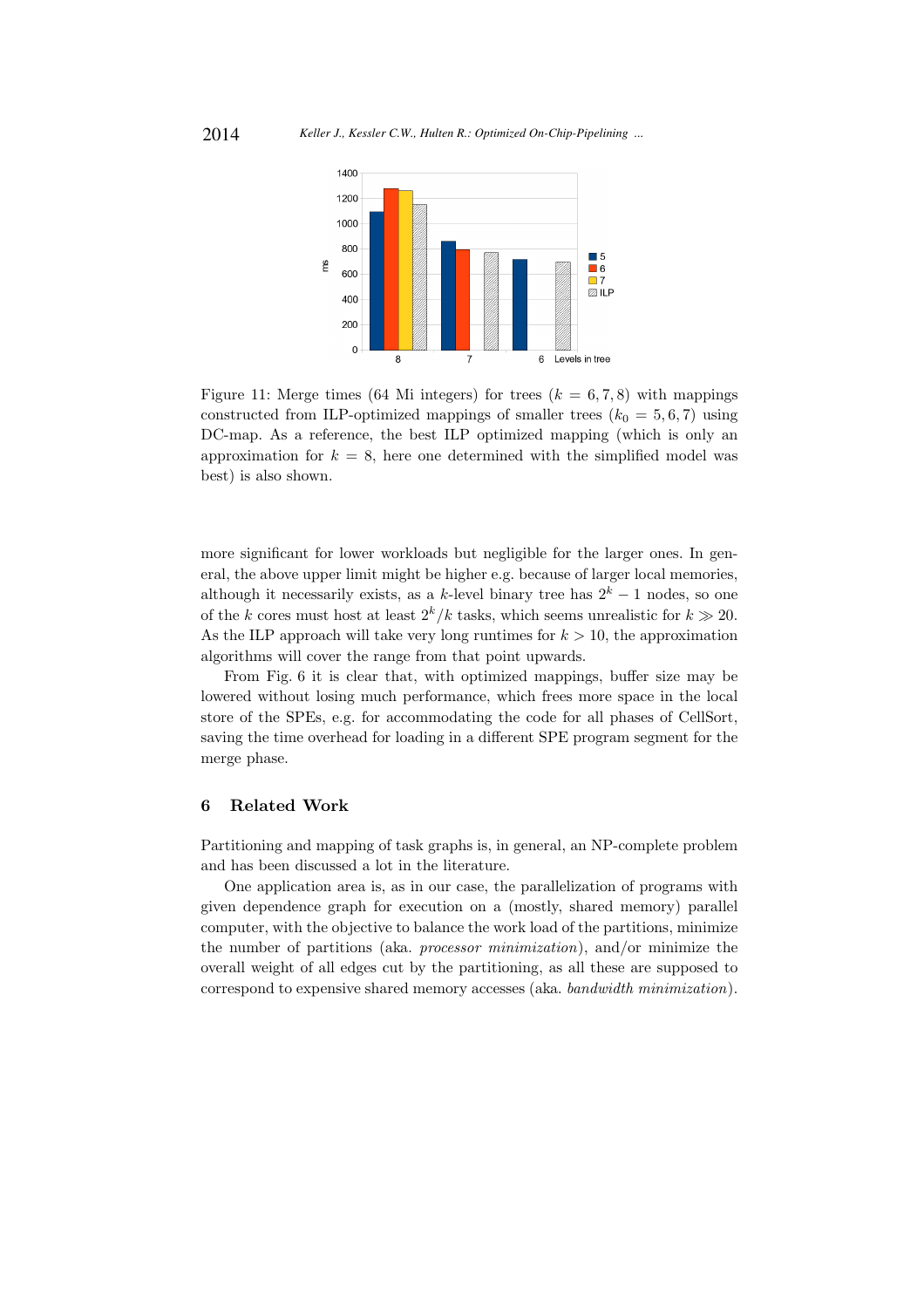

Figure 12: Distribution of overall mergesort times (for 1 to 128 Mi integers) with CellSort on QS20. The lower (blue) part of each column represents the time for the local sorting phase. The upper (red) part is the time for global merging, which we improve by this work.

Another related area is the (spatial) clustering of logic circuits into partitions each matching a maximum chip size constraint, while the communication between partitions must fit an upper limit on the number of pins per chip. Here, one is (as in our case) mainly interested in reducing the accumulated weight of all edges cut between any two adjacent partitions (aka. bottleneck minimization).

There is a wealth of literature on mapping and scheduling acyclic task graphs of streaming computations to multiprocessors. Some methods are designed for special topologies, such as linear chains and trees, while others address general task graphs; only few of them deal with multi-criteria optimization

#### 6.1 Mapping of special topologies

For tree-shaped task graphs, various partitioning algorithms have been proposed.

[Bok88] considers partitioning of trees for master-slave (there called hostsatellite) systems where the partition containing the root is mapped to the master (host) processor while the slaves (satellites) are each assigned exactly one complete subtree that is connected directly to the master partition.

[RJ94a] show that the bandwidth minimization problem is NP-complete even for trees, and give a fast heuristic algorithm for it. In a follow-up paper [RJ94b] give polynomial-time greedy algorithms for bottleneck minimization and processor minimization of tree task graphs.

Most approaches for tree partitioning are for non-pipelined trees and therefore assume that the tree partitions should be connected components (i.e., con-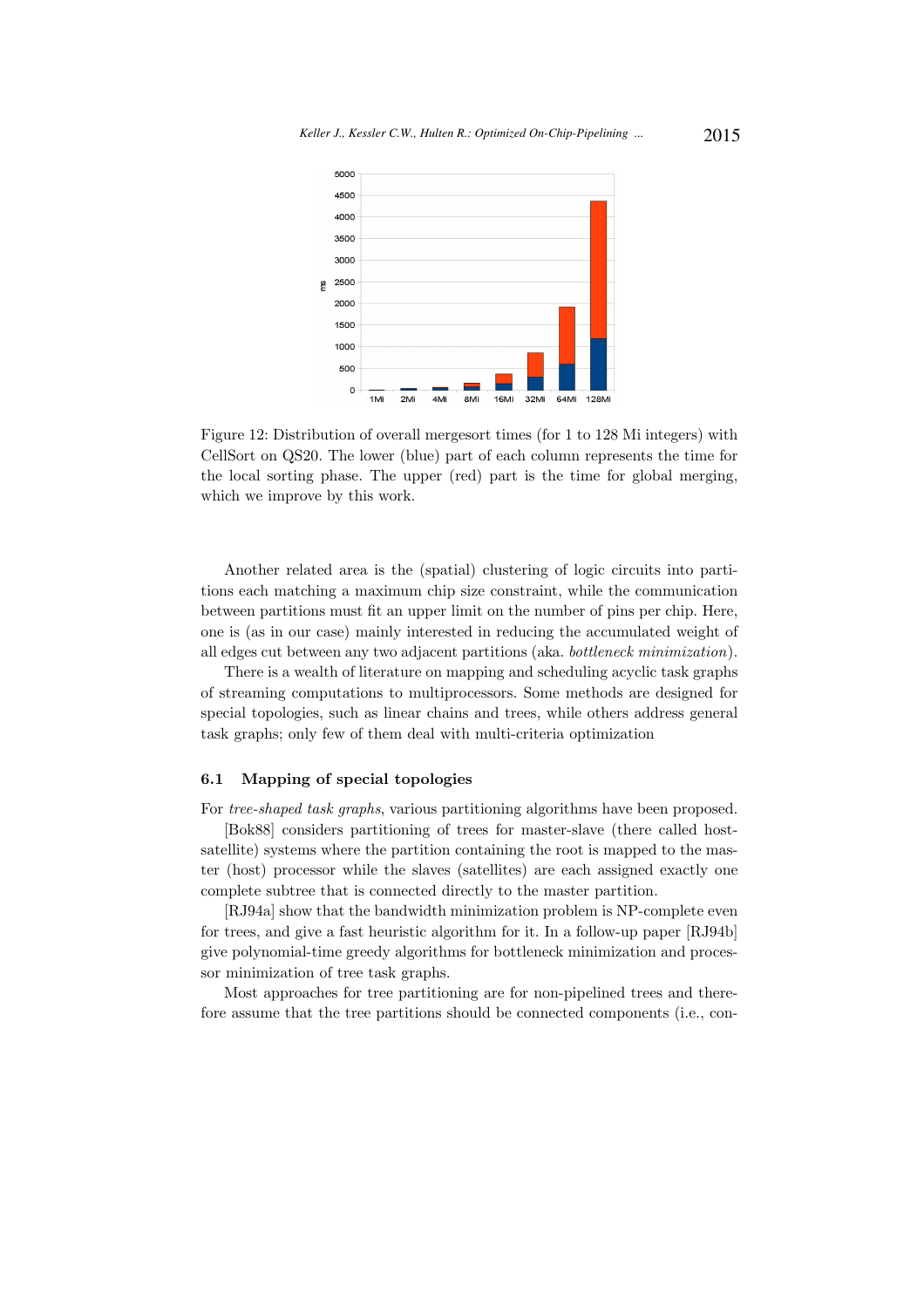tiguous subtrees) and exactly one partition be mapped to one processor. This does not apply in our case, where partitions can consist of several disconnected subtrees, so that processors could be better "filled up" to their computational capacity with residual tree fragments if this improves system throughput. Also, in our scenario the b-ary tree is always complete, thus we can exploit symmetry properties when precomputing the mappings.

[LMRT96] consider the problem of mapping a tree that evolves in a search problem onto a distributed memory parallel computer in such a way that computation and communication times both are minimized. They focus on trees that evolve dynamically, i.e. are not known beforehand as in our case. The work associated with each tree node seems to be constant while the computational load in our case depends on the tree level of the node. As the tree is not kept completely, memory load plays a minor role. In contrast, we map a tree to be kept completely in memory. Finally, the trees considered in search problems typically are far from balanced and their degree is irregular, while we consider balanced b-ary trees.

[MLZ99] consider non-pipelined, tree-like task graph structures such as reduction trees, task graphs for parallel prefix computations and Butterfly graphs, under the LogP cost model that accounts for transfer latency and limited communication bandwidth in message passing systems. They give polynomial-time algorithms for computing optimal schedules for special cases. However, memory constraints or pipelined versions of these task graphs are not considered.

Melot et al.  $[MKA^+12]$  use integer linear programming to map forests of 6level merge trees to the 2D mesh on-chip network of the 48-core Intel Single-Chip Cloud Computer (SCC), where both the network distance between communicating tasks and the network distance between an off-chip memory-accessing task and its closest memory interface are relevant for the quality of a mapping.

# 6.2 Mapping of general task graphs

In contrast to specific regular topologies such as trees that can be described completely by very few parameters, mapping of general task graphs allows for more irregular structures, which requires an explicit representation and makes it harder to exploit symmetries in the solution of the mapping problem. This is a main difference between the merge tree case study in this article and related approaches discussed in the following. For a generalization of our ILP model by explicit modeling of general pipelined task graphs, such as data flow graphs of data-parallel operations, see [KK09]; in that work we also provide faster heuristics for the general case, such as a divide-and-conquer based heuristic method that uses the ILP model to partition both the task graph and the underlying target platform into several parts that are mapped separately.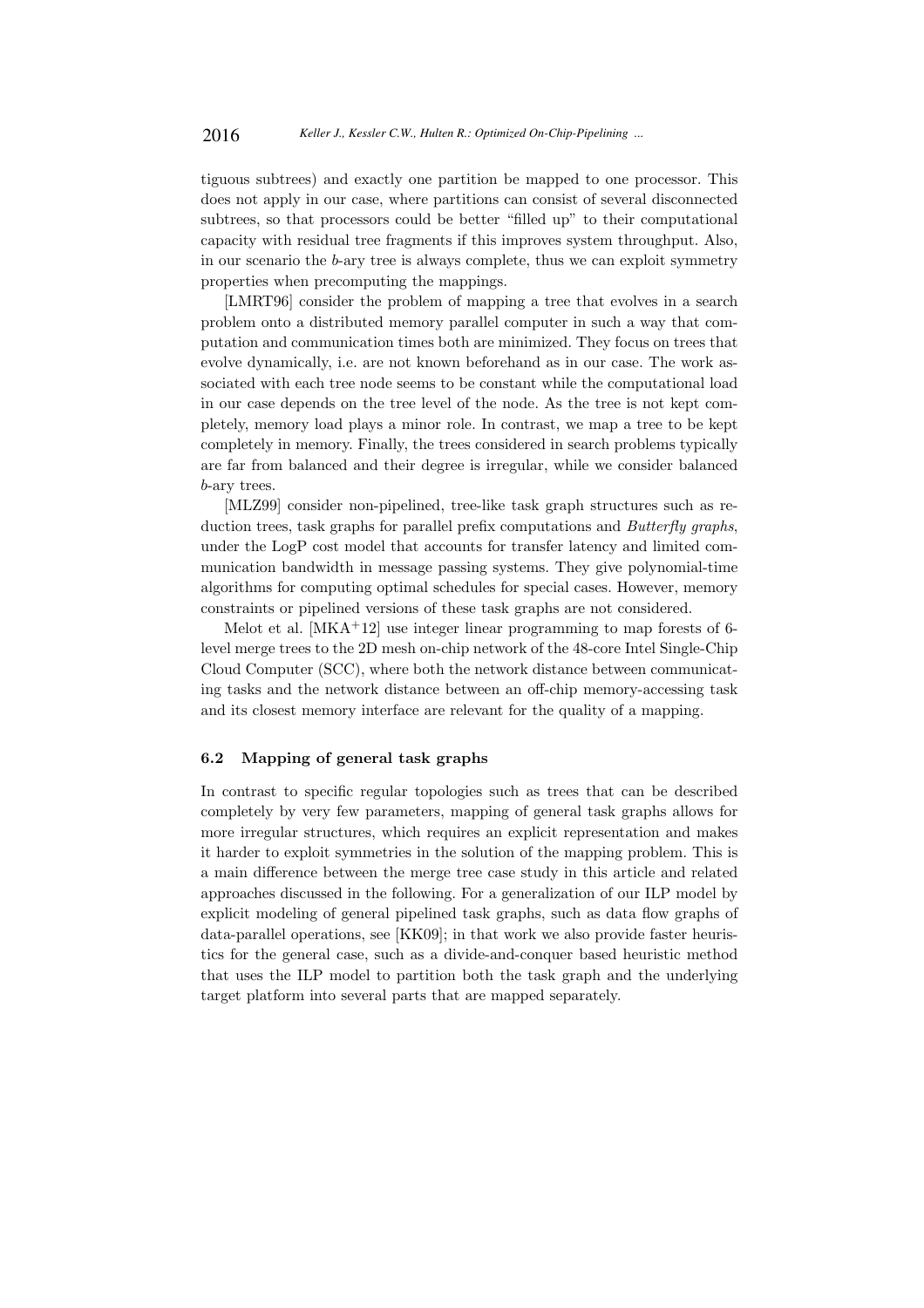The approaches for mapping general task graphs can be roughly divided into two classes: Non-overlapping scheduling and overlapping scheduling. Our approach belongs to the latter.

Non-overlapping scheduling schedules a single execution of the program (and repeats this for further input sets if necessary); it aims at minimizing the makespan (execution time for one input set) of the schedule, which depends strongly on task and communication latencies, while memory constraints are usually a non-issue here. A typical result is that all tasks on a critical path are mapped to the same processing unit. The mapping and scheduling can thus be done by classical list-scheduling based approaches for task graph clustering that attempt to minimize the critical path length for a given number of processors. Usually, partitions are contiguous subgraphs. The problem complexity can be reduced heuristically by a task merging pre-pass that coarsens the task granularity. See [KB06] for a recent survey and comparison.

[SK01] propose a heuristic method for memory-aware assignment and scheduling of a task graph to a bus- or link-connected set of processing units. Tasks' memory requirements for code and data are parameterized. Edges between tasks in different partitions are parameterized by the buffer requirements for sender and receiver. Based on initial estimations for maximum data memory use, this iterative optimization method toggles between two strategies for assignment and scheduling, namely critical path scheduling (which optimizes for the makespan) and scheduling for minimization of memory usage, trying to balance execution time and memory utilization of the resulting solution.

For Cell BE, [BLMR08] propose a constraint programming approach for combined mapping, scheduling and buffer allocation of non-pipelined task graphs to minimize the makespan.

Overlapping scheduling, which is closely related to software pipelining and to systolic parallel algorithms, see [Kun82], instead overlaps executions for different input sets in time and attempts to maximize the throughput in the steady state, even if the makespan for a single input set may be long. Mapping methods for such pipelined task graphs, especially for signal processing applications in the embedded systems domain, have been described e.g. in [HR93] and [RGB+08]. Our method also belongs to this second category.

[HR93] work on a hierarchical task graph such that task granularity can be refined by expanding function calls or loops into subtasks as appropriate. They provide a heuristic algorithm based on greedy list scheduling for simultaneous pipelining, parallel execution and retiming to maximize throughput. The resulting mapped pipeline is a linear graph where each pipeline stage is assigned one or several processors. Buffer memory requirements are considered only when checking feasibility of a solution, but are not really minimized for. The method only allows contiguous subDAGs to be mapped to a processor.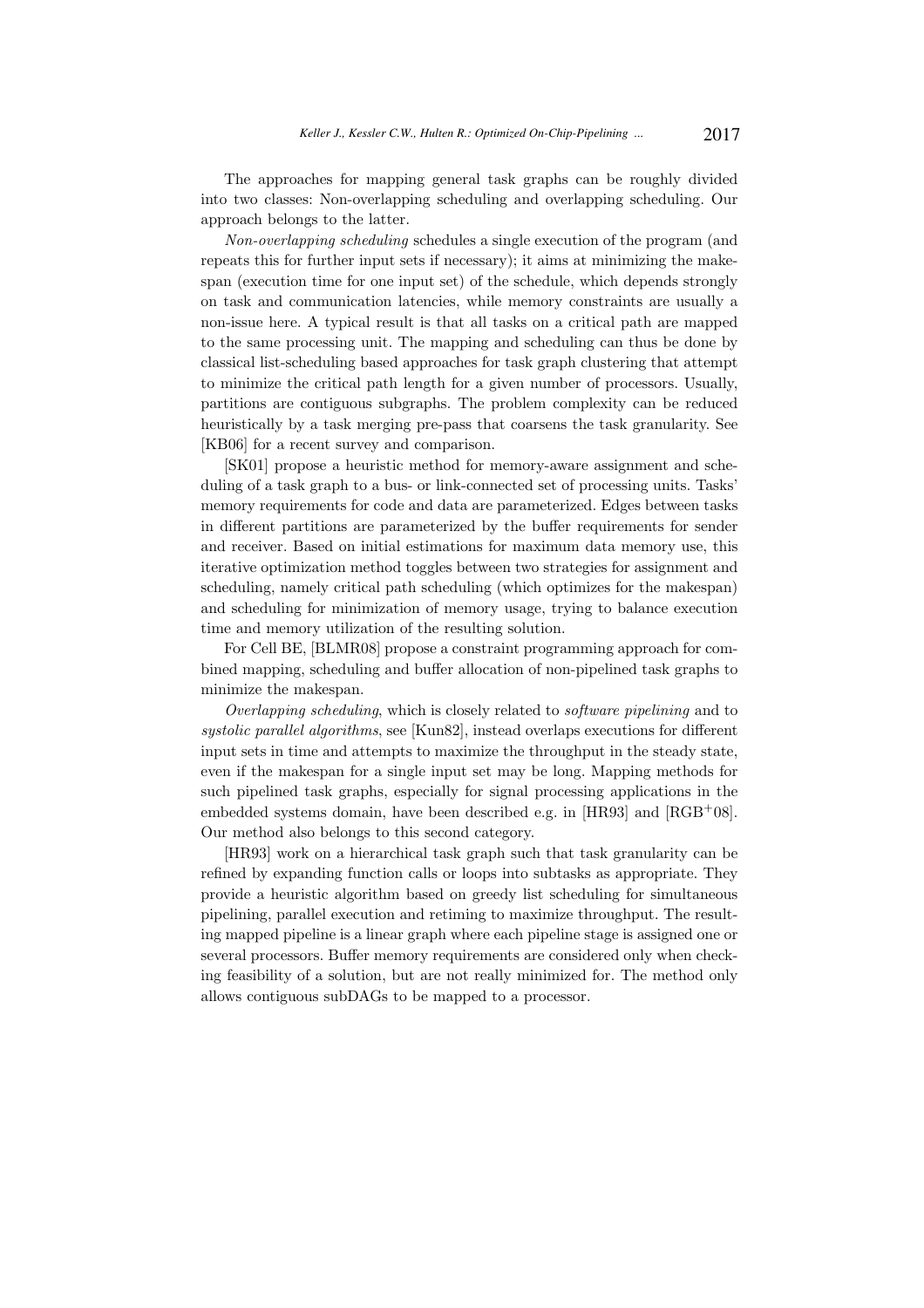[RGB<sup>+</sup>08] decompose the problem into mapping (resource allocation) and scheduling. The mapping problem, which is close to ours, is solved by an integer linear programming formulation, too, and is thus, in general, not constrained to partitions consisting of contiguous subDAGs as in most other methods. Their framework targets MPSoC platforms where the mapped partitions form linear pipelines. Their objective function for mapping optimization is minimizing the communication cost for forwarding intermediate results on the internal bus. Buffer memory requirements are not considered.

 $[HSH<sup>+</sup>09]$  discuss the problem of mapping streaming applications represented as Kahn Process Networks (graphs of streaming tasks communicating via FIFO queues) to general MPSoC platforms, with the Cell processor as one target. Technically, they use a form of light-weight, stack-less user-level threads on the SPEs, similar to our merger tasks (where our case is somewhat simpler as the code is the same for all mergers except the root), and windowed FIFO buffers for inter-SPE communication. As test application they use a MJPEG decoder. Their framework requires the user to specify the buffer sizes and the mapping of tasks to cores manually in a XML file, whereas these are determined automatically in our case, where the mapping is co-optimized with respect to the memory needs.

In our approach, the mapping problem is simplified by not considering Cell's network topology (four one-directional rings, two per direction) for the mapping optimization. This simplification is motivated by Cell's hardware-level abstraction of the on-chip network as a bus, its high bandwidth and dynamic routing mechanism, and the limited possibilities for the Cell programmer to control the placement of SPE tasks to specific SPEs. Adding details about the target topology leads to a more complex model that might no longer be solved by exact methods like ILP for realistic problem sizes. In the literature, heuristics such as genetic algorithms are often employed for mapping problems with more complex target models where e.g. optimized routing of communication for minimum latency or contention needs to be considered. Moreover, features such as voltage and frequency scaling for parts of the chip (such as individual cores) allow for optimization of power consumption as a second optimization goal in mapping.

For instance, Palesi et al. [PHKC09] consider generic network-on-chip (NoC) platforms, defined by a topology graph, to which they map application task graphs, exploiting application-specific information about communicating pairs of tasks and concurrency or non-concurrency of such communications in order to avoid contention at network links or deadlocks in routing. Ascia et al. [ACP06] propose a genetic algorithm to map task graphs to 2D mesh-based NoC systems, to produce Pareto-optimized mappings in the multi-objective trade-off between performance and power consumption. Nedjah et al. [NCd11, NCd12] consider the hardware-software synthesis problem for applications modeled as a task graph where tasks map to IP blocks, which are to be placed on a generic 2D mesh-based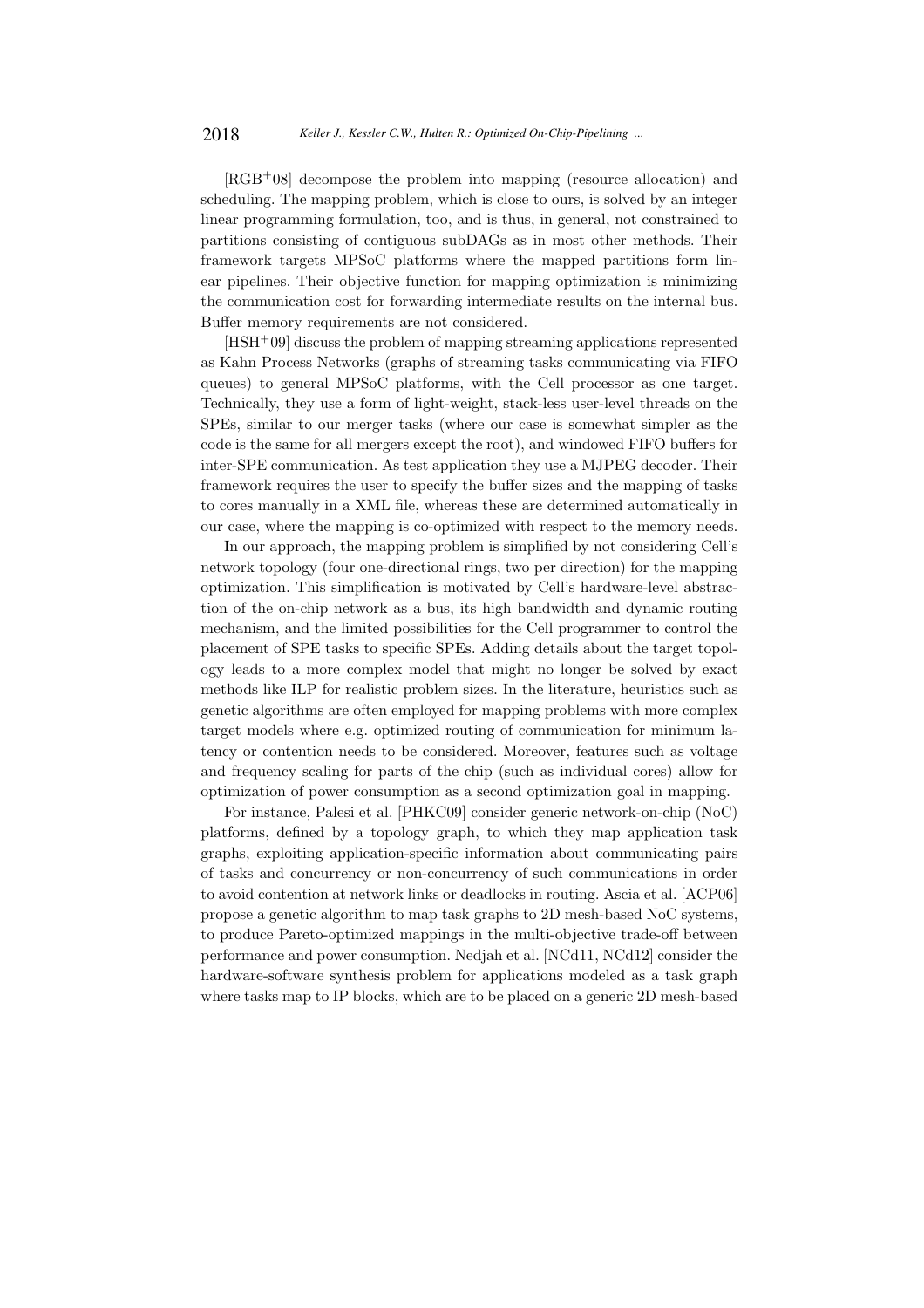NoC platform such that area and cost constraints are fulfilled, performance is maximized and power consumption is minimized. A genetic algorithm is used to solve this multi-objective constrained optimization problem.

[GR05] discuss how to execute streaming programs, i.e. programs written in a streaming programming language and targeted for streaming architectures, on a common multicore processor. The tasks either access memory or perform a computational kernel and form a task graph, where the edges represent the data dependencies. The mapping discussed is similar to (static or dynamic) scheduling of task graphs with malleable tasks, where access and computation shall be overlapped as far as possible. The malleable tasks, i.e. the computational kernels, are parallelized by multiple threads with similar load.

# 6.3 Parallel Sorting Algorithms

We discussed *Cell-BE-specific parallel sorting algorithms*, see [IMKN07, GBY07, RB07, SB09], already in Section 2. Here we briefly review further related work on parallel merging.

Our mergesort algorithm, as described above, uses sequential mergers, which are easy to implement and SIMDize and have relatively low overhead, but make the root of the merger tree the performance bottleneck. Hence, the parallel time for mergesort of N elements is  $\Theta(N)$  even with  $O(\log N)$  cores. If compared with sequential mergesort, the speedup is bounded by  $O(\log N)$ . For future generations of processors with many more cores, one may consider parallel mergers in the upper levels of the tree to relax the bottleneck. This means that more than one core must be assigned to such a level in the pipeline tree, and these must execute a parallel merge algorithm. The closer the level is to the root (i.e., the more items are to be merged), the more cores must be assigned to it, in order to balance the load over all cores. Parallel merging is based on parallel binary searches for ranking one sorted subsequence into another one, see e.g. [JaJ92]. However, the resulting fully parallel mergesort algorithm does  $O(N \log^2 N)$  operations and is thus not work-optimal. This suggests a superlinear cost-up as the output data rate is to be increased. Anyway, the available memory bandwidth will again be the main limiting factor.

[Col88] proposed a work-optimal pipelined parallel mergesort algorithm. His algorithm uses parallel mergers that use a so-called sample, which is a known subsequence of the merged output sequence, as additional knowledge that allows merging in parallel. The larger the sample is, the more processors can be utilized. The key idea is that the merge-with-sample algorithm is applied iteratively on each pipeline node in order to gradually assemble more and more precise samples from coarser ones and propagating partial information (samples) upward the tree as early as possible, in order to keep the nodes of several tree levels active at the same time.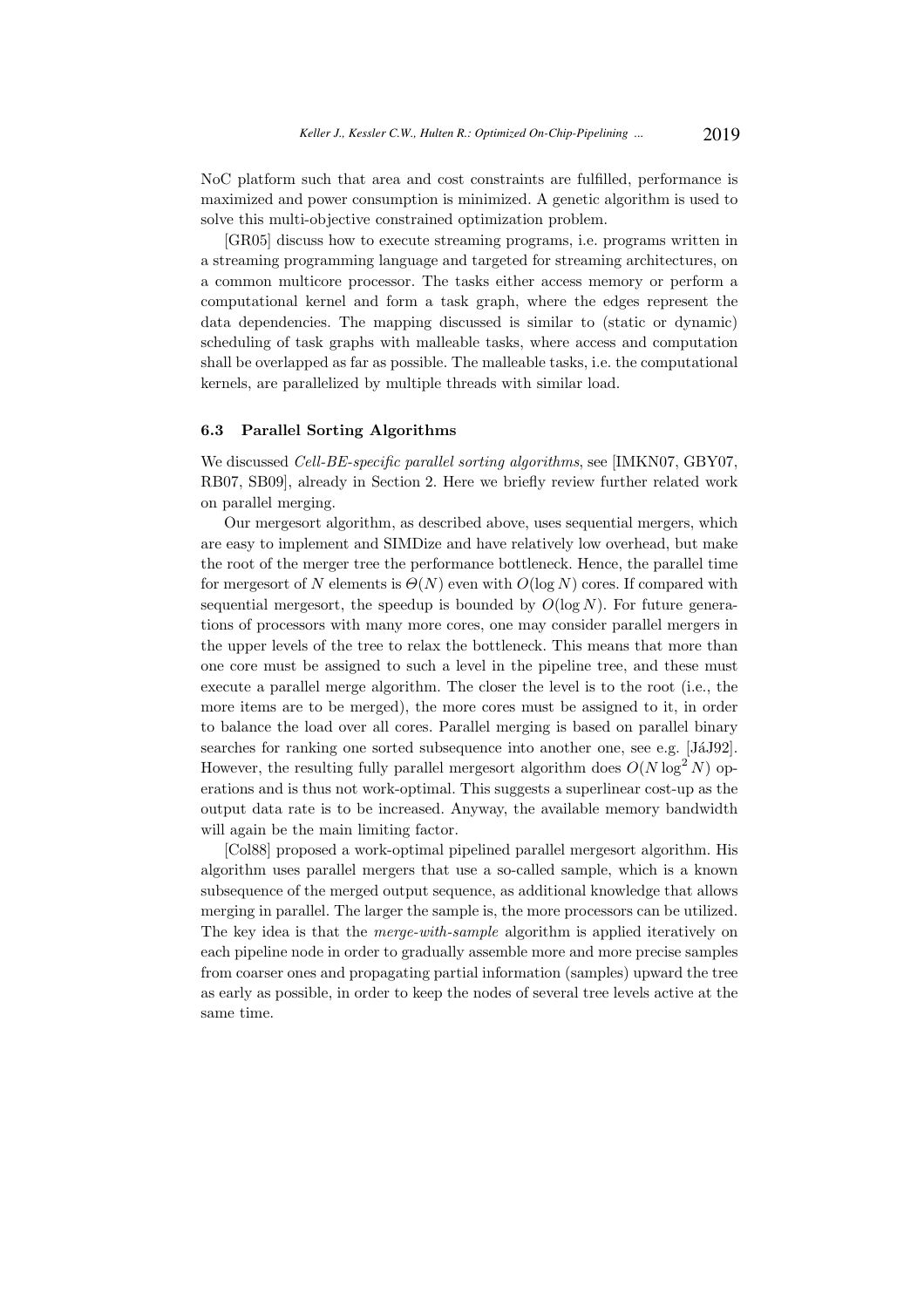Cole's algorithm is very complicated and has very high overhead, such that it is not useful for realistic problem sizes. [Nat90] found by simulation on a CREW PRAM simulator that Cole's algorithm outperforms Batcher's bitonic sort only for problem sizes larger than approximately  $3 \cdot 10^{20}$ , and it outperforms even a sequential sort routine running on a single PRAM processor only for  $N > 10<sup>5</sup>$ .

# 7 Conclusion and Future Work

With an implementation of the global merging phase of parallel mergesort as a case study of a memory-intensive computation, we have demonstrated how to lower memory bandwidth requirements in code for chip-multiprocessors like the Cell BE by optimized on-chip pipelining.

We have shown that the performance of on-chip pipelining strongly depends on finding a suitable mapping of the merger tree tasks to cores, and described it as a multi-objective optimization problem. We proposed and discussed three algorithms for solving it in general: an ILP formulation that can provide Paretooptimal mappings for trees with up to 7 levels within reasonable time, and two fast approximation algorithms, DC-map and IT-map.

With the best mappings, our implementation for Cell obtained speedups of up to 70% on QS20 and 143% on PS3 over the global merging phase of CellSort, which dominates the sorting time for larger input sizes.

On-chip pipelining uses several architectural features that may not be available in all multicore processors. For instance, the possibility to forward data by DMA between individual on-chip memory units is not available on current GPUs where communication is only to and from off-chip global memory. The possibility to lay out buffers in on-chip memory and move data explicitly is not explicitly available on cache-based multicore architectures. Nevertheless, on-chip pipelining will be applicable in upcoming heterogeneous architectures for the DSP and multimedia domain with a design similar to Cell, such as ePUMA, see [Liu09]. Intels 48-core *single-chip cloud computer* [Cor10]  $[HDV^+11]$ , which we use as an experimental platform in ongoing work on on-chip pipelining  $[MKA^+12]$ , supports on-chip forwarding between tiles of two cores, with 16KB buffer space per tile, to save off-chip memory accesses. Also, Tilera processors (www.tilera.com) have a somewhat similar structure. Thus, the techniques proposed are not restricted to the Cell processor.

On-chip pipelining is also applicable to other streaming computations such as general data-parallel computations or FFT. In [KK09] we have described optimal and heuristic methods for optimizing mappings for general pipelined task graphs. This could be combined with a generic on-chip pipelining framework for streaming computations on Cell, such as the recent framework in  $[HSH^+0.9]$ .

The downside of on-chip pipelining is more complex code that is harder to debug. We are currently working on an approach to *generic on-chip pipelining*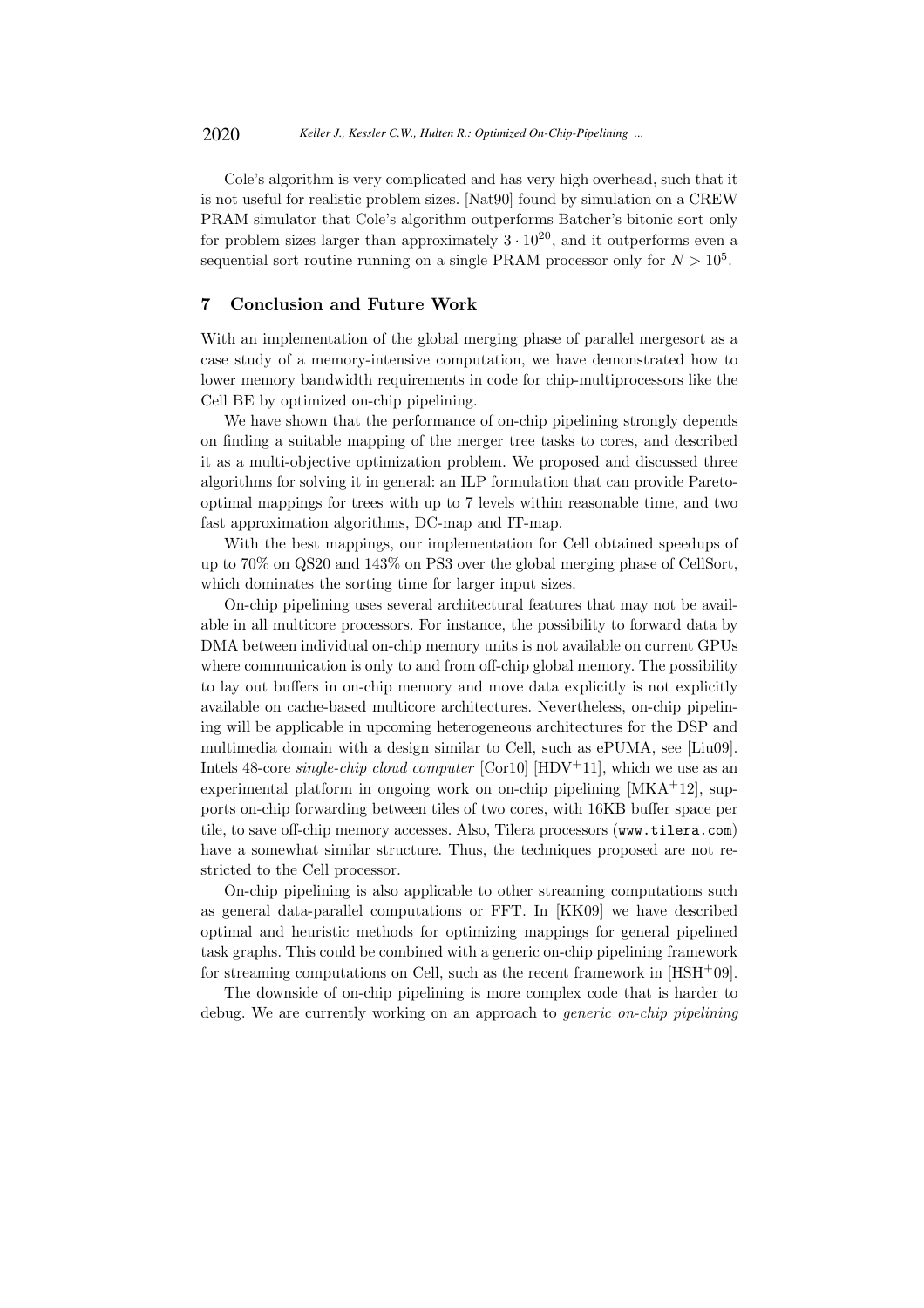where, given an arbitrary acyclic pipeline task graph, an (optimized) on-chippipelined implementation will be generated for Cell or similar target architectures. This feature may, for instance, extend our BlockLib skeleton programming library for Cell, see [ÅEK08]. An alternative back-end could be the framework of  $[HSH+09]$ .

So far, our algorithms do not take into account the communication structure (communication distances, contention on links) between cores. All permutations of the cores are considered equivalent with respect to communication performance. However, several studies for Cell (see [KV10, SNBS09]) indicate that the concrete mapping of threads to cores may have a notable influence on the communication performance. For example on the Cell processor, only non-overlapping communications can be placed on the same EIB ring at the same time. Other multicore processors like Intel's SCC with a mesh network also impose restrictions on communication. Hence, in future work we will try to incorporate this aspect into our mapping algorithms.

#### Acknowledgements

C. Kessler acknowledges partial funding from EU FP7 (project PEPPHER, grant #248481, www.peppher.eu), VR (Integrated Software Pipelining), SSF  $(ePUMA)$ , SeRC, and CUGS. We thank Nicolas Melot for helping with some timing detail measurements on PS3. We thank Niklas Dahl and his colleagues from IBM Sweden for giving us access to their QS20 blade server.

# References

- [ACP06] Giuseppe Ascia, Vincenzo Catania, and Maurizio Palesi. A multi-objective genetic approach to mapping problem on network-on-chip. Journal of Universal Computer Science, 12(4):370–394, 2006.
- [ÅEK08] Markus Ålind, Mattias Eriksson, and Christoph Kessler. Blocklib: A skeleton library for Cell Broadband Engine. In Proc. ACM Int. Workshop on Multicore Software Engineering (IWMSE'08) at ICSE-2008, Leipzig, Germany, pages 7–14, New York, NY, USA, May 2008. ACM.
- [BLMR08] Luca Benini, Michele Lombardi, Michela Milano, and Martino Ruggiero. A constraint programming approach for allocation and scheduling on the CELL Broadband Engine. In Proc. 14th Constraint Programming (CP-2008), Sydney, pages 21–35. Springer LNCS 5202, September 2008.
- [Bok88] Shahid H. Bokhari. Partitioning problems in parallel, pipelined and distributed computing. IEEE Transactions on Computers, 37(1), January 1988.
- [Col88] Richard Cole. Parallel merge sort. SIAM Journal on Computing, 17(4):770– 785, August 1988.<br>[Cor10] Anne-Marie Corley.
- Intel lifts the hood on its "single-chip cloud computer". IEEE Spectrum Online (9 feb 2010) report from ISSCC-2010, spectrum.ieee.org/ semiconductors/processors/ intel-lifts-the-hood-on-itssinglechip-cloud-computer, February 2010.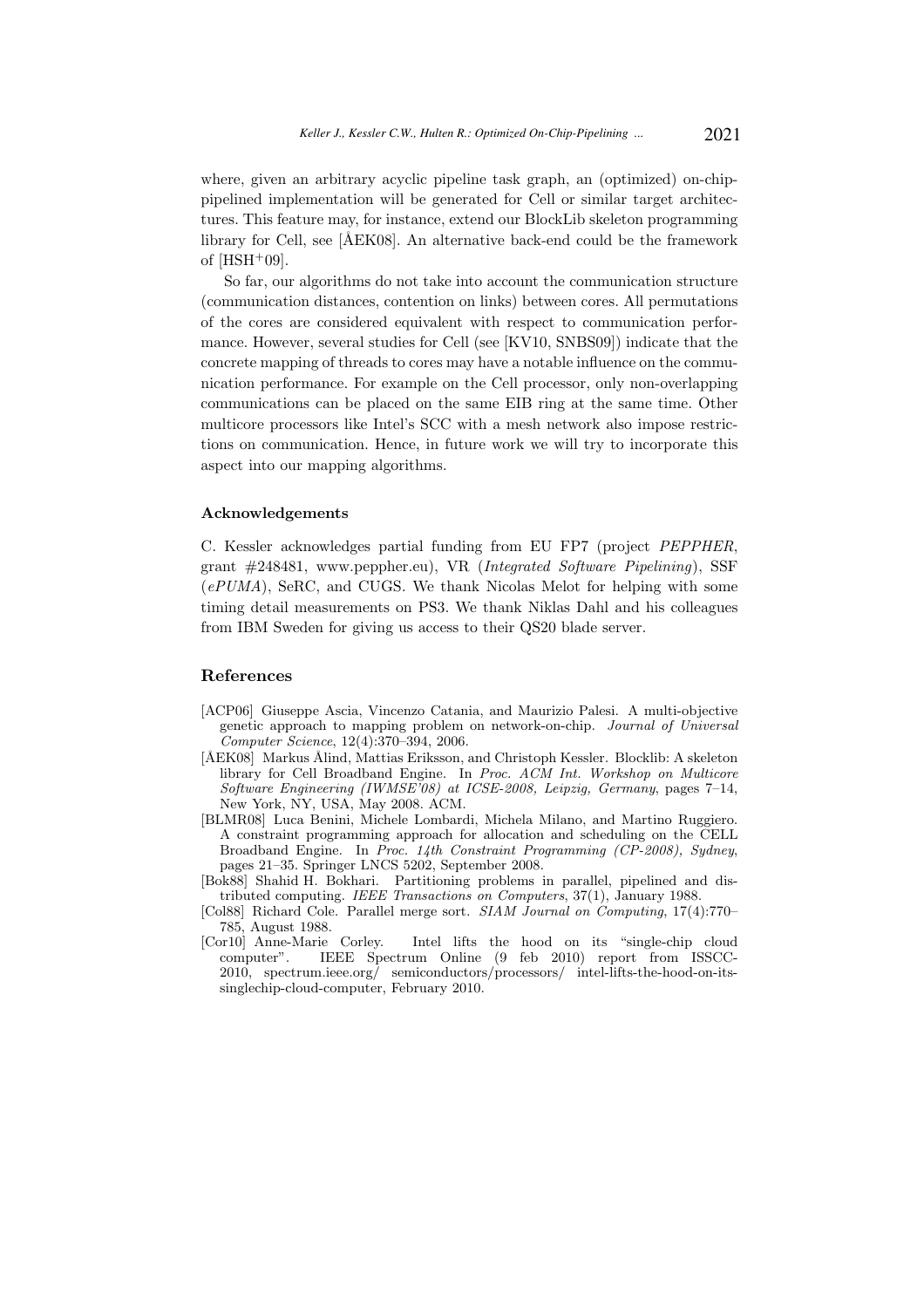- [CRDI07] T. Chen, R. Raghavan, J. N. Dale, and E. Iwata. Cell broadband engine architecture and its first implementation—a performance view. IBM J. Res. Devel., 51(5):559–572, Sept. 2007.
- [GBY07] Bugra Gedik, Rajesh Bordawekar, and Philip S. Yu. Cellsort: High performance sorting on the cell processor. In Proc. 33rd Int.l Conf. on Very Large Data Bases, pages 1286–1207, 2007.
- [GR05] Jayanth Gummaraju and Mendel Rosenblum. Stream Programming on General-Purpose Processors. In Proc. 38th Int. Symp. on Microarchitecture (MI-CRO 38), Barcelona, Spain, November 2005.
- [HDV<sup>+</sup>11] J. Howard, S. Dighe, S. Vangal, G. Ruhl, N. Borkar, S. Jain, V. Erraguntla, M. Konow, M. Riepen, M. Gries, G. Droege, T. Lund-Larsen, S. Steibl, S. Borkar, V. De, and R. Van Der Wijngaart. A 48-Core IA-32 message-passing processor in 45nm CMOS using on-die message passing and DVFS for performance and power scaling. IEEE J. of Solid-State Circuits, 46(1):173-183, January 2011.
- [HKK10] Rikard Hultén, Christoph W. Kessler, and Jörg Keller. Optimized on-chip pipelined merge sort on the Cell/B.E. In P. D'Ambra, M. Guarracino, and D. Talia, editors, Proc. Euro-Par conference, Part II, LNCS 6272, pages 187–198. Springer-Verlag, 2010.
- [HR93] Phu D. Hoang and Jan M. Rabaey. Scheduling of DSP programs onto multiprocessors for maximum throughput. IEEE Trans. on Signal Processing, multiprocessors for maximum throughput. 41(6):2225–2235, June 1993.
- $[HSH<sup>+</sup>09]$  W. Haid, L. Schor, K. Huang, I. Bacivarov, and L. Thiele. Efficient execution of Kahn process networks on multi-processor systems using protothreads and windowed FIFOs. In Proc. IEEE Workshop on Embedded Systems for Real-Time Multimedia (ESTIMedia), Grenoble, France, pages 35–44, October 2009.
- [Hul10] Rikard Hultén. Optimized on-chip software pipelining on the Cell BE processor. Master thesis LIU-IDA/LITH-EX-A-10/015-SE, Dept. of Computer and Information Science, Linköping University, Sweden, 2010.
- [ILO07] ILOG Inc. Cplex version 10.2. www.ilog.com, 2007.
- [IMKN07] Hiroshi Inoue, Takao Moriyama, Hideaki Komatsu, and Toshio Nakatani. AA-sort: A new parallel sorting algorithm for multi-core SIMD processors. In Proc. 16th Int.l Conf. on Parallel Architecture and Compilation Techniques (PACT), pages 189–198. IEEE Computer Society, 2007.
- [JáJ92] Joseph JáJá. An Introduction to Parallel Algorithms. Addison-Wesley, 1992.
- [KB06] Vida Kianzad and Shuvra S. Bhattacharyya. Efficient techniques for clustering and scheduling onto embedded multiprocessors. IEEE Trans. on Par. and Distr. Syst., 17(7):667–680, July 2006.
- [KK09] Christoph W. Kessler and Jörg Keller. Optimized mapping of pipelined task graphs on the Cell BE. In Proc. 14th Int. Workshop on Compilers for Parallel Computing (CPC-2009), Zürich, Switzerland, January 2009.
- [Kun82] H. T. Kung. Why systolic architectures? IEEE Computer, 15:37–46, January 1982.
- [KV10] Jörg Keller and Anna L. Varbanescu. Performance impact of task mapping on the Cell BE multicore processor. In Proc. Int. Symp. Computer Architecture (ISCA 2010), 1st Workshop on Applications for Multi– and Many-Core Processors, June 2010.
- [Liu09] Dake Liu et al. PUMA parallel computing architecture with unique memory access. www.da.isy.liu.se/research/scratchpad/, 2009.
- [LMRT96] Reinhard Lüling, Burkhard Monien, Alexander Reinefeld, and Stefan Tschöke. Mapping tree-structured combinatorial optimization problems onto parallel computers. In Solving Combinatorial Optimization Problems in Parallel - Methods and Techniques, pages 115–144, London, UK, 1996. Springer-Verlag.
- [MKA<sup>+</sup>12] Nicolas Melot, Christoph Kessler, Kenan Avdic, Patrick Cichowski, and Jörg Keller. Engineering parallel sorting for the Intel SCC. Procedia Computer